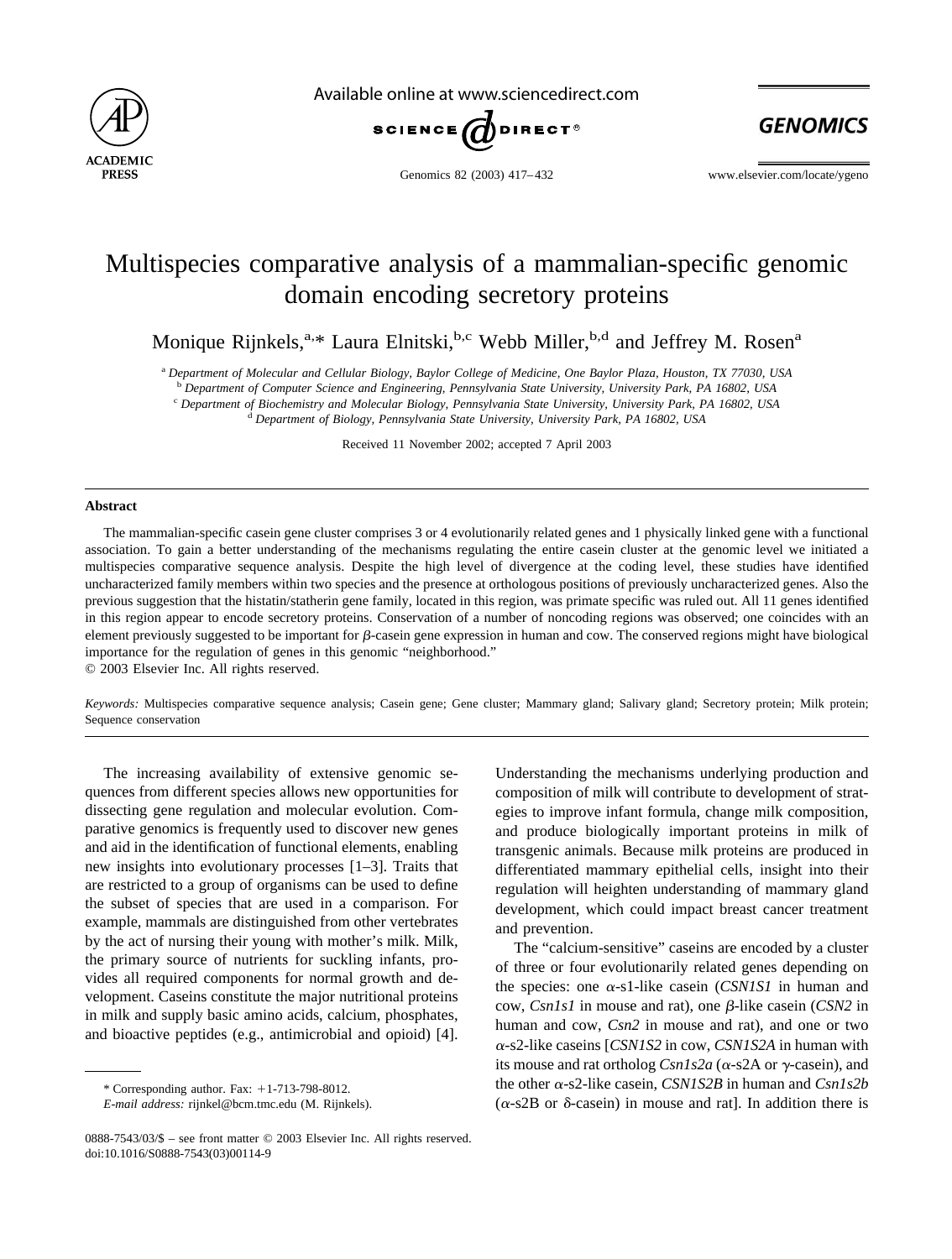the physically linked and functionally associated  $\kappa$ -like casein gene [human *CSN3* (or *CSN10*), cow *CSN3,* and mouse and rat *Csn3*]. In human, the casein region is located on HSA4q13, in mouse on chromosome 5 (MMU5E2), in rat on chromosome 14, and in cow on chromosome 6 (BTA6q31). Earlier studies have shown that the overall organization of the casein gene cluster and the structures of the individual genes are largely conserved in human, mouse, and cow although the coding regions have significantly diverged both within and between species [\[5–8\]](#page-14-0).

The proximal control elements responsible for the hormonal, developmental, and cell-specific regulation of casein gene expression have been studied in cell culture and transgenic mouse models [\[9,10\].](#page-14-0) Clusters of *trans*-acting factor binding sites known as composite response elements are present in the proximal promoters of the casein genes and upstream enhancers of the  $\beta$ - and  $\alpha$ -s1-like genes [\[9–15\]](#page-14-0). The transcription factors that recognize and bind to these sites are not exclusively expressed in the mammary gland, and their DNA binding sites are often not the high-affinity consensus binding sites identified for these factors. It appears that a combination of protein–DNA and protein– protein interactions is required to confer tissue- and developmental stage-specific expression of the milk protein genes.

To understand the structure of the entire casein gene cluster and the mechanisms regulating its expression, we analyzed the region in the genome that harbors the casein locus. For instance, the evolutionary conservation of sequences in regions other than the transcriptional unit and promoter of a gene may indicate the presence of functional elements. Such regions may be involved in the overall regulation of the casein genes. To identify and characterize conserved regions, we initiated a multispecies comparative sequence analysis of the casein gene cluster region using sequence data from human, cow, mouse, and rat. Humans, rodents, and cattle are at approximately equal evolutionary distances (80–100 Myr) [\[19,20\]](#page-14-0). The use of several distantly related species increases the analytical power of a comparative analysis [\[16–18\]](#page-14-0) by limiting the identification of homologies occurring solely by chance. In the case of the casein gene region, i.e., a purely mammalian gene cluster, the choices of species are limited to mouse, human, and a few other species for which sequence or BAC libraries are available. Cattle are the principal farm animal used in generating dairy products and, therefore, an obvious choice. Furthermore, the casein genes have been studied extensively in this species, and BAC libraries are available. Inclusion of the rat sequence in this analysis provides additional support to the results obtained in the three-way comparison. In this analysis, we show conservation of the organization of the casein gene cluster region and known regulatory regions across all species examined. We identify several genes in this region, some of which are uncharacterized, and several distal regions of conservation between all species that might be involved in regulation. The use of a third species with the same evolutionary distance from human, but different evolutionary history, significantly increases the stringency of the comparative analysis.

# **Results**

# *Isolation and characterization of BACs*

Casein gene cDNAs were used to isolate clones from human, mouse, and cow BAC libraries. Restriction maps were determined for the isolated BACs and confirmed by comparison to previously established genomic and YACbased physical maps [\[5–7\]](#page-14-0). Newly isolated overlapping BACs were sequenced along with a previously isolated bovine cosmid (AY154895). BAC, cosmid, and other sequences available in GenBank were used for comparative sequence analysis (see Materials and Methods).

# *Comparative analysis in human, mouse, and bovine*

We used PipMaker [\[21\]](#page-14-0) and MultiPipMaker (both at [http://bio.cse.psu.edu\)](http://bio.cse.psu.edu) to compare the sequence of the human, mouse, and cow casein gene regions. These sequences contain up to 40 kb of flanking regions in the human, 12 kb upstream and 25 kb downstream in mouse, and roughly 40 kb upstream and 5 kb downstream in bovine [\(Fig. 1\)](#page-2-0). Conserved linkage is seen between these human, mouse, and bovine genomic intervals [\(Fig. 1\)](#page-2-0), and comparison of annotations in regions flanking the human and mouse intervals implies that it extends much further. Furthermore, these comparative analyses show more similarity between the human and the cow sequences than between human and mouse or mouse and cow. In fact, mouse and cow share the least sequence conservation; the overall percentage identity in alignments is 67% for human/mouse, 73% for human/ cow, and 66% for the mouse/cow alignment. When measured as the percentage of nucleotides within an alignment, similarity in mouse/cow alignments is the lowest [\(Table 1\)](#page-3-0). There is no apparent difference in conservation (% ID) between exons, introns, and intergenic sequences in most of the genes in this region (see Pip online).

In general, the casein orthologs are more similar to each other than to the paralogs (*CSN1S1, CSN2,* and *CSN1S2*). Nevertheless, even the casein orthologs are not conserved to a high degree. In fact, the most conserved parts are the 5' and  $3'$  UTR ( $\sim$ 60%) and the signal peptide-encoding exon 2 (70–80%), which is usually very short ( $\sim$  63 bp). The mature peptides have 30–40% identity. The molecular diversity of the casein genes is achieved through variable use of exons in different species and high evolutionary divergence.

The coding exons in the casein orthologs and paralogs, as well as the other noncasein genes in this region, are phase class 0 (no coding triplet is interrupted). The nonsynonymous and synonymous substitutions are almost equal in all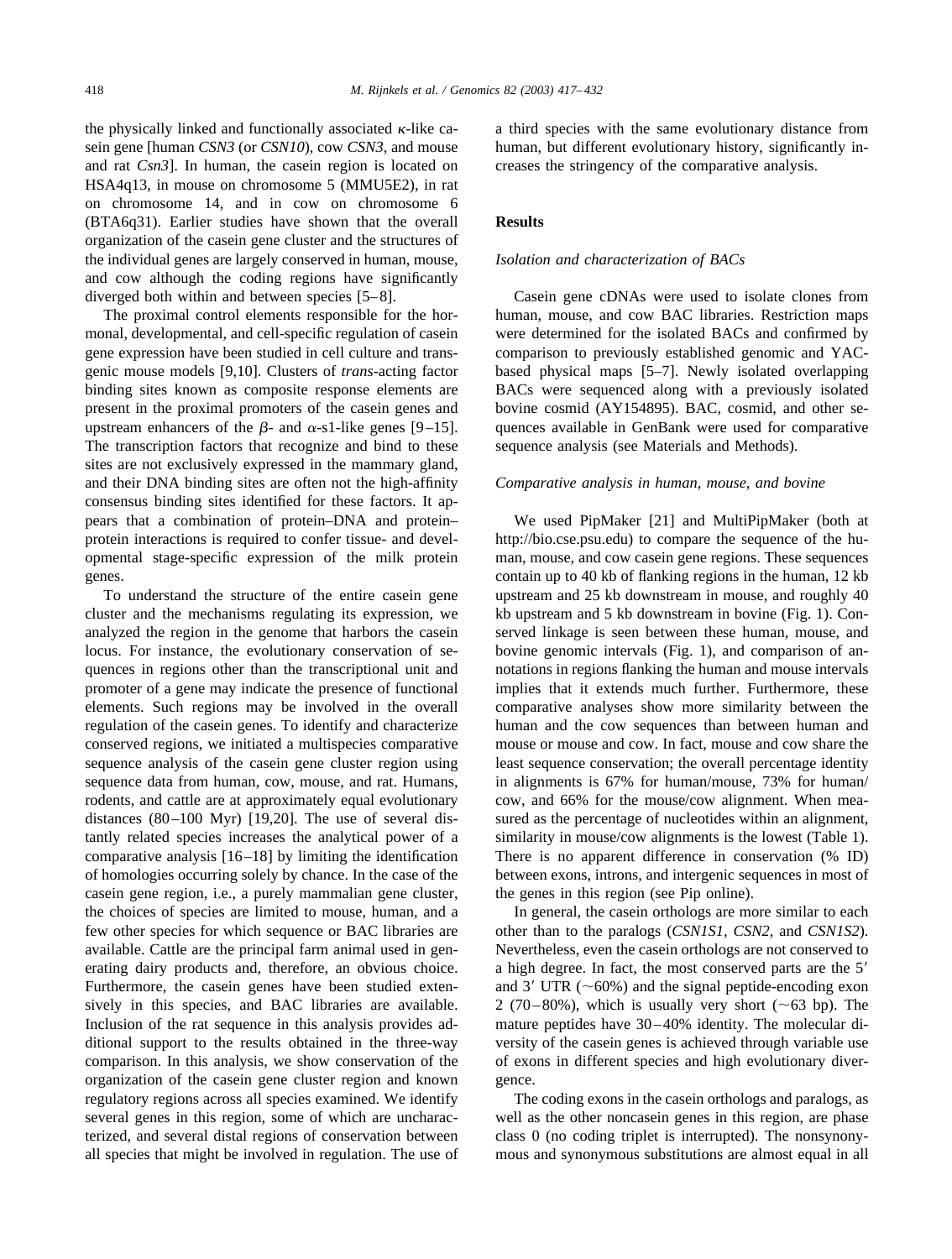<span id="page-2-0"></span>

Fig. 1. Casein gene cluster region overview. (A) Overview of organization of the genes identified in the casein gene cluster region in human, mouse, rat, and cow. Orthologous genes are indicated by identical shading, genes whose presence is predicted based on comparative analysis but have not been verified by expression analyses or presence of matching sequences in the EST databases are depicted in light gray. (B) A graphic overview of the multispecies alignment from the MultiPipMaker server. The position and transcriptional orientation of each gene identified in this region are indicated above the image. The colored underlay in the uppermost panel represents various genomic features like introns (light yellow), coding exons (light purple), and 5' and 3' UTRs (orange). Sequences that meet specific criteria for conservation in human, mouse, and bovine are colored light red. Lower panels represent pairwise alignments between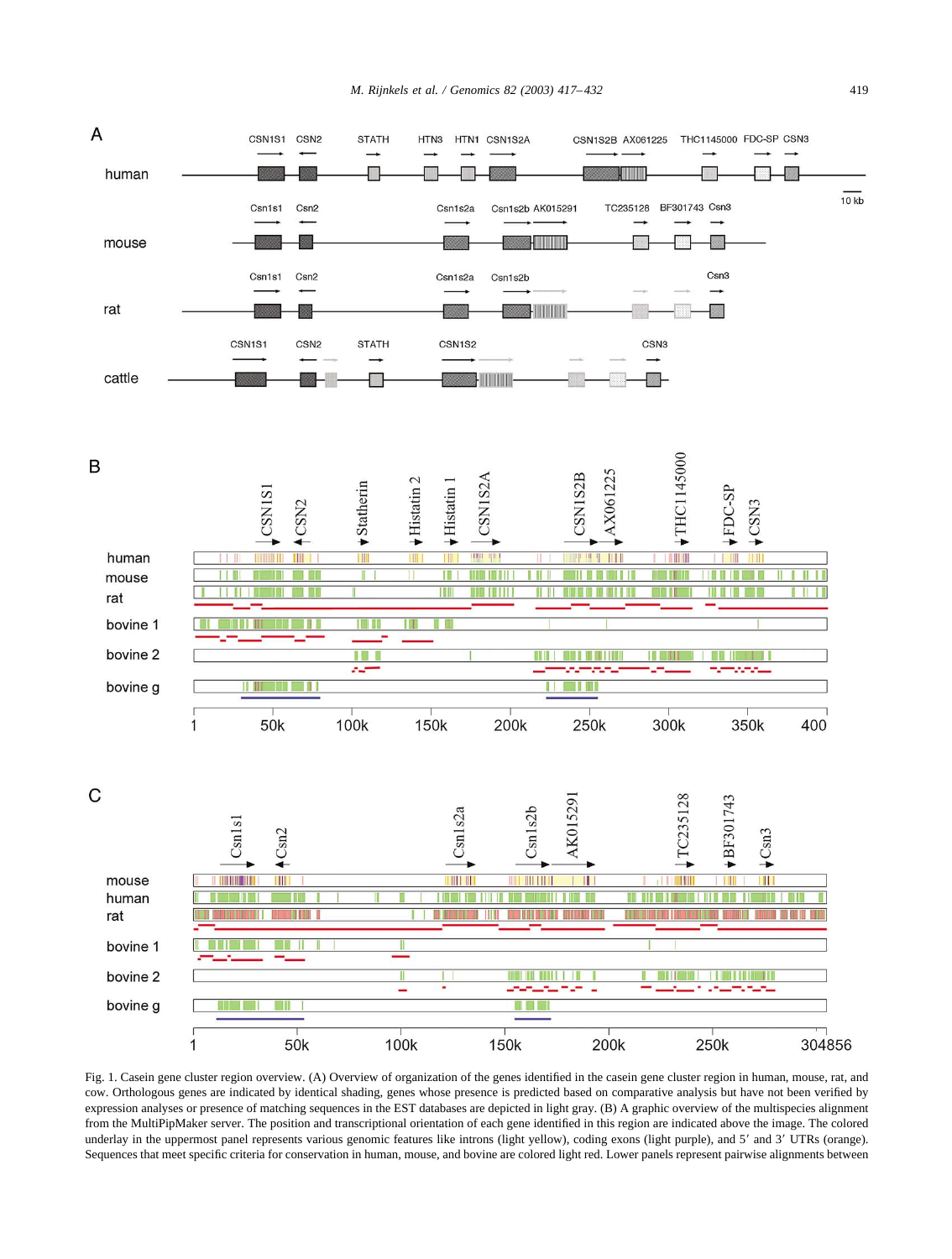<span id="page-3-0"></span>Table 1

|                            | $NR^b$ | $NR$ $NEb$ | $NR_{I}$ $IGb$ |
|----------------------------|--------|------------|----------------|
| % Aligning <sup>a</sup>    |        |            |                |
| H/M <sup>c</sup>           | 34.8   | 28.9       | 22.9           |
| H/C <sup>c</sup>           | 57.6   | 45.3       | 39.0           |
| M/H <sup>c</sup>           | 41.5   | 34.9       | 27.0           |
| $M/C^c$                    | 32.4   | 21.9       | 17.9           |
| % Masked <sup>d</sup>      |        |            |                |
| Human                      | 41     | 43         | 46             |
| Mouse                      | 35     | 38         | 60             |
| $G+C$ content <sup>e</sup> |        |            |                |
| Human                      | 32     | 31.7       | 32.5           |
| Mouse                      | 34.1   | 33.7       | 34.4           |

<sup>a</sup> Percentage of nonmasked nucleotides in alignment.

<sup>b</sup> NR, nonrepetitive sequences: repeats identified by RepeatMasker were masked. NR\_NE, nonrepetitive nonexonic sequences: repeat and annotated exonic sequences were masked. NR\_IG, nonrepetitive intergenic sequences: repeat, exonic, and intronic sequences were masked.

<sup>c</sup> Human or mouse sequences masked as indicated (b) were used as reference sequence in PipMaker analysis. H/M, human vs mouse; M/H, mouse vs human; H/C, human vs cow; M/C, mouse vs cow. First species indicates sequence used in calculations.

<sup>d</sup> Percentage of total sequence masked.

 $e$  G+C content in nonmasked sequence.

genes, indicative of low or no evolutionary constraint (data not shown). One exception, TC235128/THC1145000, has a nonsynonymous vs synonymous substitution ratio of 0.38, suggesting moderate selective evolutionary pressure.

#### *Genes identified in the casein gene cluster regions*

In addition to the known genes (*CSN1S1, CSN2, CSN3, STATH, HTN1,* and *HTN3*) there are five predicted genes in the 400 kb containing the human casein gene cluster. Two match EST sequences with predicted proteins of unknown function (AX061225, THC1145000) and one is the recently identified follicular dendritic cell secreted protein (FDC-SP [\[22\]](#page-14-0)). Two novel  $\alpha$ -s2-like genes were identified by comparison to mouse and cow sequences ([Table 2](#page-4-0) and [Figs. 1](#page-2-0) and [2\)](#page-5-0) and fall in orthologous positions between CSN2 and CSN3.

Database searches identified three new (noncasein) genes in the 304-kb mouse region that correspond to three (assembled) ESTs (AK015291, TC235128, BF301743). These sequences show similarity to the human ESTs in the orthologous positions [\(Table 2](#page-4-0)).

Other than the bovine casein genes no additional bo-

vine transcripts mapped to this region in database searches, but comparative analyses indicate the presence of several conserved regions at positions orthologous with human genes and ESTs, including a bovine *STATH*like gene.

# *Nucleotide level analyses of predicted* α-s2-like casein *genes in the human and rat CSN gene clusters*

Two potential human  $\alpha$ -s2-like casein genes are found at positions 175466–193353 and 233857–255236 ([Fig. 1](#page-2-0) and Pip online). Based on the nomenclature of the bovine  $\alpha$ -s2casein gene (*CSN1S2*) and the homology to the rabbit genes (see below) we propose the following gene symbols:  $CSNIS2A$  for the gene at positions 175–193 kb ( $\alpha$ -s2-like casein A) and *CSN1S2B* for the gene at positions 233–255 kb ( $\alpha$ -s2-like casein B). *CSN1S2A* has significant homology to both the rabbit  $\alpha$ -s2A signal peptide and 3' UTR. Similarly, *CSN1S2B* has homology to rabbit  $\alpha$ -s2B cDNA in exon 2, also encoding the signal peptide. The structure of the putative human *CSN1S2*-like casein genes and their relationship to the bovine and mouse homologues (*CSN1S2* and *Csn1s2a* and *Csn1s2b,* respectively) was examined with PipMaker [\(http://bio.cse.psu.edu](http://bio.cse.psu.edu) [\[21\]\)](#page-14-0) and *sim4* [\(http://](http://biom3.univ-lyon1.fr/sim4.html) [biom3.univ-lyon1.fr/sim4.html](http://biom3.univ-lyon1.fr/sim4.html) [\[23\]](#page-14-0)). The combined analyses identified 19 potential exons for *CSN1S2B* and 16 for *CSN1S2A* (light green, light blue, and light pink bars in [Fig.](#page-5-0) [2A](#page-5-0) and Pip online). One human EST (AW104440) overlaps several putative exons in *CSN1S2B* (indicated by light and dark purple bars in [Fig. 2A](#page-5-0) and Pip online) and initiates from a repetitive element (Mer-1B) at 241685, producing a truncated form of the transcript.

Based on the comparative analysis, primers for RT-PCR were designed using human sequences with the highest homology to bovine and/or mouse exons ([Fig. 2](#page-5-0)). A primer combination for exon 2 and 7 (E2–E7) detected two transcripts, lacking either putative exon 6 or both exons 5 and 6. A 720-bp cDNA encompassing putative exons 2–4, 7–12, and 14–16 of human *CSN1S2A* (see [Fig. 2A\)](#page-5-0) was generated using the E2 primer in combination with a dT reverse primer. When this sequence was extended by 10 bp based on homology to include the upstream start codon, its translation revealed a premature stop codon in the first position of exon 4. The resulting 85-nt open reading frame encodes a 27-aa peptide encompassing the signal peptide and the first potential phosphorylation site. It is not known if this transcript is either translated or stable and functional as a peptide. No transcripts that are specific for the *CSN1S2B* gene have been identified in human lactating mammary gland RNA. The same premature stop codon is detected in

human (finished) and mouse (finished), rat (draft contigs), or bovine [draft contigs (bovine 1 and bovine 2) and finished sequence for the bovine *CSN1S1, CSN2,* and intergenic region and *CSN1S2* gene (bovine g)]. Green and red bars represent a measure of the alignment quality, i.e., gap-free alignments of at least 100 bp and 70% identity are colored red, whereas all other alignments are green. The locations of contigs of draft and finished sequences are indicated by red (draft) and blue (finished) horizontal lines underneath the panel representing the pairwise comparison of the particular sequence to the reference sequence. (C) As B for the pairwise comparison between mouse and human, rat, or bovine sequences.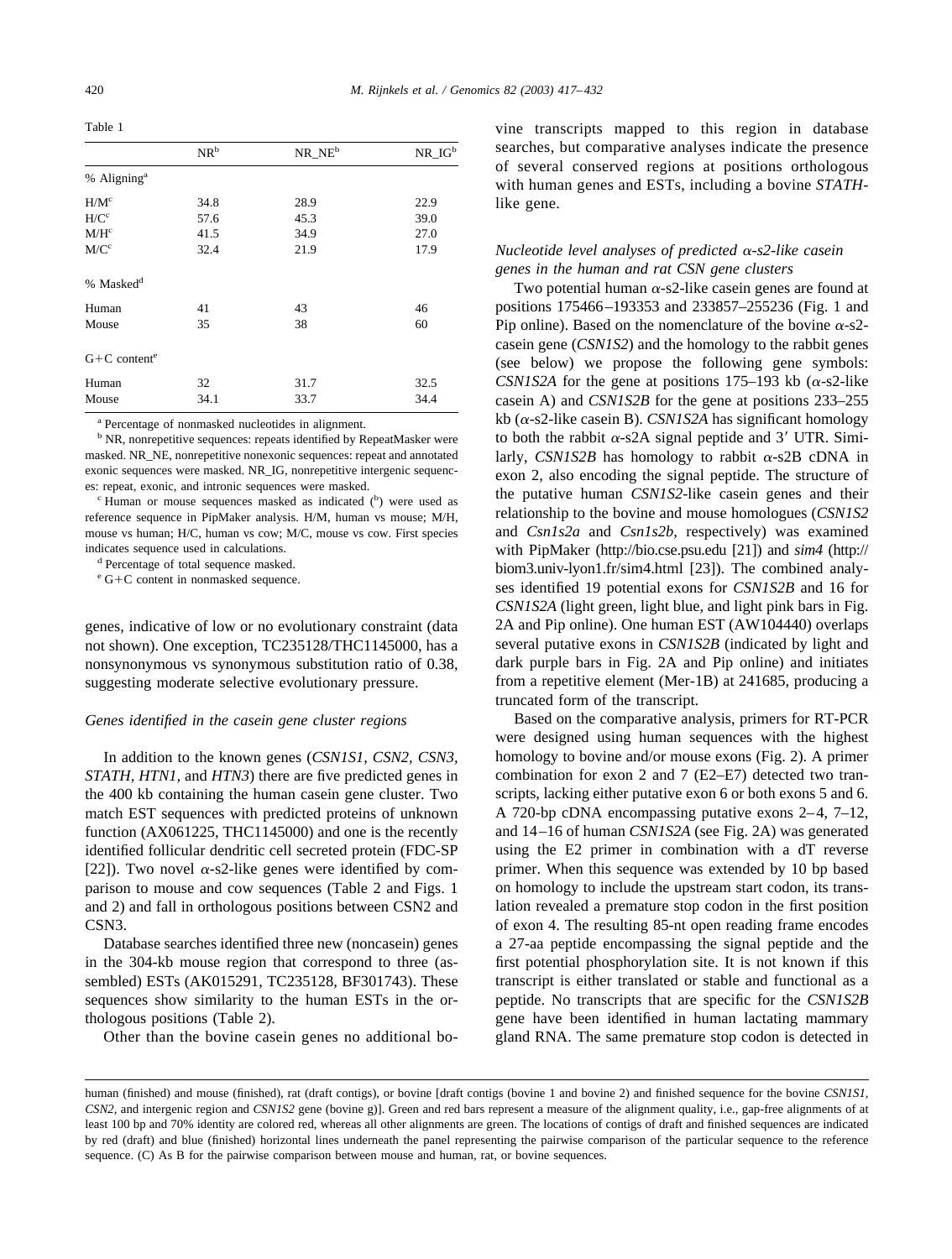<span id="page-4-0"></span>

| Human                  |                     |                            | Mouse                                          |                     |                                                | Cow                                                                  |                     |                            | Function      |
|------------------------|---------------------|----------------------------|------------------------------------------------|---------------------|------------------------------------------------|----------------------------------------------------------------------|---------------------|----------------------------|---------------|
| Gene (gene symbol)     | Tissue <sup>a</sup> | Accession No. <sup>b</sup> | Gene (gene symbol)                             |                     | Tissue <sup>ª</sup> Accession No. <sup>b</sup> | Gene (gene symbol)                                                   | Tissue <sup>a</sup> | Accession No. <sup>b</sup> |               |
| a-casein (CSN1S1       | MG <sup>kr</sup>    | NM_001890                  | $\alpha$ -s1 casein (Cns1s1)                   | MG <sup>1</sup>     | NM_007784°                                     | $\alpha$ -s1 casein (CSN1S1)                                         | MG <sup>1</sup>     | M33123 X59856              | Nutrition     |
| B-casein (CSN2)        | ġ                   | NM_001891° AF027807        | B-casein (Csn2)                                | MG <sup>1/x</sup>   | NM_009972 X13484                               | B-casein (CSN2)                                                      | .<br>М              | X06359 X14711              | Nutrition     |
| Statherin (STATH       | SG MG               | NM_003154                  |                                                |                     |                                                | Statherin (STATH)                                                    | <b>SG MG</b>        | AY154893                   | Antimicrobial |
| Histatin 2 (HTN3)      | SG                  | NM_000200                  |                                                |                     |                                                |                                                                      |                     |                            | Antimicrobial |
| Histatin 1 (HTN1)      | SS                  | NM_002159                  |                                                |                     |                                                |                                                                      |                     |                            | Antimicrobial |
| a-s2A casein (CSNIS2A) | MG SG               | NM_173085                  | $\alpha$ -s2a casein (Csn1s2a) MG <sup>1</sup> |                     | NM_007785                                      |                                                                      |                     |                            | Nutrition     |
| a-s2B casein (CSNIS2B) |                     | AW10440                    | $\alpha$ -s2b casein (CsnIs2b)                 | $\mathbf{MG}^{1/r}$ | NM_009973°                                     | a-s2 casein (CSN1S2) MG <sup>I/r</sup> SG <sup>r</sup> M16644 M94327 |                     |                            | Nutrition     |
| AX061225               |                     | AX061225                   | AK015291                                       |                     | AK015291                                       |                                                                      |                     |                            | Transporter   |
| THC1145000             | SG MG               | AK000520                   | TC235128                                       | <b>SG MG</b>        | AK009298 AA028229                              |                                                                      |                     |                            | Unknown       |
| FDC-SP                 | SG MG               | AF435080                   | BF301743                                       | SG MG               | BF301743                                       |                                                                      |                     |                            | Unknown       |
| K-casein (CSN3)        | ÙŊ.                 | NM_005212 U51899           | $\kappa$ -casein $(Csn3)$                      | MG <sup>1</sup>     | NM_007786°                                     | K-casein (CSN3)                                                      | MG <sup>1</sup>     | X00565                     | Nutrition     |

"Tissue expression as determined from RT-PCR (r) or for casein genes previously established by Northern blotting and/or from literature (1). MG, mammary gland; SG, salivary gland; T, testis.<br><sup>b</sup> GenBank accession number, R given in italic. This dependence a measure in the CR (1) of the assemblance of the Samuan and the product of the and of the state (1). MG, mammary gland; SG, sallvary gland; and the b Gendank accession number, Refseq is given when availab <sup>c</sup> Partial/no 5'-UTR sequence. -UTR sequence. *CSN1S2B* based on the comparison with bovine *CSN1S2* and mouse *Csn1s2b*. For both the *CSN1S2A* and the *CSN1S2B* transcripts amino acid homology extends beyond the premature stop.

The comparative analysis indicated the presence of a rat -casein gene at a position orthologous to mouse *Csn1s2b* and human *CSN1S2B*. To determine the sequence of the rat *Csn1s2b* mRNA, RT-PCR was performed with forward and reverse primers corresponding to exons 2 and 12, respectively. Transcripts that correspond to the predicted exons were detected from lactating mammary gland RNA. A 767-bp product (rat  $\delta$ -casein, AY154894) that extends by homology to encode a 169-aa protein has 55% identity to mouse *Csn1s2b*. The rat *Csn1s2b* transcript differs from the mouse in that exon 3, encompassing the first major site of phosphorylation, is absent although present at the DNA level. Together with the use of an alternative exon 7 (rat) (homologous to bovine exon 10 and putative human CSN1S2B exon 11) this leads to a predicted protein that is 17 aa longer. Based on the genomic alignments these differences seem to result from alternative splicing events [\(Fig. 2B](#page-5-0)).

# *Phylogenetic analyses of α-s2-like casein genes*

The comparative analysis indicates the presence of duplicated  $\alpha$ -s2-like casein genes in *Homo sapiens*- and Rodentia-containing clades but only one gene in Artiodactyla. MultiPipMaker ([http://bio.cse.psu.edu/\)](http://bio.cse.psu.edu/) comparisons of the  $\alpha$ -s2-like casein genes indicate that the rodent  $\delta$ -casein gene (*Csn1s2b*) and human *CSN1S2B* have more similarity to bovine *CSN1S2* than to the rodent  $\gamma$ -casein gene (*Csn1s2a*) and human *CSN1S2A*. Furthermore, rodent *Csn1s2a* has more similarity to human *CSN1S2A* than to the other  $\alpha$ -s2like genes. This is reflected in the phylogenetic tree that was constructed using the cDNA sequences of the  $\alpha$ -s2-like genes of pig, cow, camel, rabbit, mouse, rat, and human, as deduced from RT-PCR for *CSN1S2A* and the predicted  $cDNA$  for human *CSN1S2B*. The  $\alpha$  s2B-like casein genes of mouse, rat, human, and rabbit cluster with the *CSN1S2* genes of Artiodactyla, whereas the *CSN1S2A*-like genes cluster together [\(Fig. 2\)](#page-5-0). From this unrooted tree it is not possible to confirm when the duplication occurred; however, it suggests that a duplicated gene existed in the common ancestor of human, rodent, and Artiodactyla. The second  $\alpha$ -s2-like gene was lost in the Artiodactyla, while further divergence occurred in both copies in the other species.

### *Noncasein genes in the casein gene cluster region*

The large intervals between the *CSN* genes, 75–100 kb between *CSN2* and *CSN1S2*-like genes and 95–100 kb between *CSN1S2B*-like genes and *CSN3,* and the presence of sequence conservation indicate that these intergenic regions could putatively contain other genes.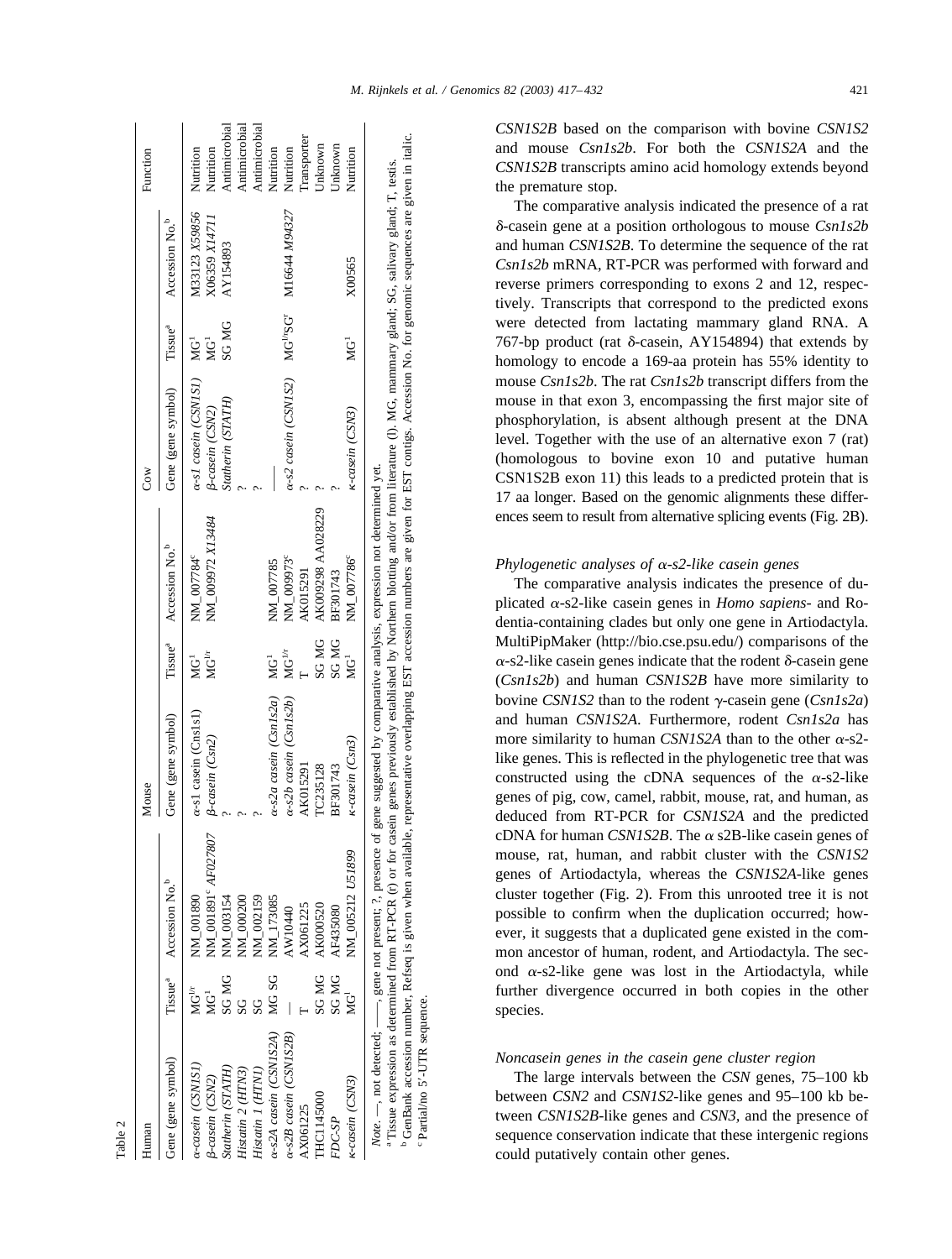# <span id="page-5-0"></span>*The CSN2\_CSN1S2 interval: histatin/statherin gene family*

Physical mapping and BLAST searches show the presence of the histatin/statherin (*HTN/STATH*) gene family, statherin (*STATH*) and histatins 2 and 1 (*HTN3, HTN1*) (in this order), on the human BACs isolated from the casein gene cluster region in concordance with the mapping of a 4-Mb YAC contig on  $4q11-q21$  by Kärrman et al. [\[24\]](#page-14-0). This gene family is located between the *CSN2* and the *CSN1S2*-like genes ([Fig. 1](#page-2-0) and Pip online). These genes are predominantly expressed in the salivary gland and have evolved from a common ancestral gene [\[25\]](#page-14-0). *STATH* and *HTN* expression was confirmed in human submandibular gland (SMG) RNA, by RT-PCR. We also detected expression of statherin but not histatin in human lactating mammary gland RNA. Although it was previously thought that this gene family is primate specific [\[25\],](#page-14-0) comparative analysis indicates the presence of at least two *HTN/STATH* like genes in cow, and remnants of these genes are present in mouse and rat at the genomic DNA level ([Fig. 1](#page-2-0) and Pip online). Transcripts were detected by RT-PCR analysis in RNA from cow salivary gland tissue. The detected transcript has an open reading frame with a size similar to that of the human genes and a translated protein with 63% identity to human statherin (BT\_STATH, AY154893). No mouse transcripts have been identified yet. The exact number, position, and orientation of *HTN/STATH*-like genes in the bovine genome cannot be assessed until more complete sequences become available.

# *The CSN1S2\_CSN3 interval: other genes or ESTs in the casein gene region*

In addition to the *CSN* gene family and the *HTN/STATH* gene family, three sequences [\(Table 2\)](#page-4-0) map to conserved positions in all species. Furthermore, there is considerable homology between species in the potential promoter regions; however, the function of the predicted proteins is unknown.

### *AX061225 and AK015291*

Both the human and the mouse sequences contain a testis-specific EST (AX061225 and *AK015291,* respectively) that corresponds to positions 262334–270956 in the human sequence [\(Fig. 3A](#page-7-0) and Pip online). RT-PCR confirms expression of these genes in human and mouse testis. The human EST lacks putative exon 1 compared to mouse (indicated with an asterisk in [Fig. 3A](#page-7-0) and Pip online). Other differences observed between the human and the mouse ESTs (and RT-PCR product) suggest that differential splicing occurs ([Fig. 3A](#page-7-0)). The protein predicted for *AK015291* is likely to be secreted and has homology in its first 17 aa to the casein  $\alpha/\beta$  block (IPB001588) representing the signal peptide in casein genes.

# *THC1145000 and TC235128*

The MultiPipMaker analyses show large regions of sequence conservation between positions 303000 and 313000 that align to the TIGR gene index EST consensus THC1145000 (human) and TC235128 (mouse; [Fig. 4B\)](#page-7-0). THC1384761 and THC1384762 are alternative splice clusters for this gene. In comparison with the human sequence, the mouse ESTs contain one extra exon exhibiting very high identity, 87%, with human (indicated with an asterisk in [Fig.](#page-7-0) [4B](#page-7-0) and MHRC Pip online). Additionally, we identified one rat salivary gland EST (BF417734) in this region, from which two potential exons overlap partially with exons 5 and 7 of TC235128 (light green bars in MHRC Pip online) and two other potential exons appear to be conserved in the human/mouse comparison but not in mouse/cow comparisons. We detected transcripts in both salivary and lactating mammary gland tissue of human and mouse. The predicted proteins are potentially secreted.

### *FDC-SP*

At positions 334222–343332 we mapped the gene encoding follicular dendritic cell-secreted protein (FDC-SP) a protein secreted by follicular dendritic cells isolated from tonsils [\[22\].](#page-14-0) The orthologous EST in mouse (BF301743) was isolated from salivary gland tissue. RT-PCR expression analysis identified transcripts for FDC-SP and its mouse ortholog in salivary gland and lactating mammary gland RNA.

Fig. 2. *CSN1S2*-like comparative and phylogenetic analyses. (A) MultiPipMaker, percentage identity plots (pip) for the comparison of the human *CSN1S2*-like gene paralogs *CSN1S2A* (HS\_CSN1S2A) and *CSN1S2B* (HS\_CSN1S2B) to their orthologous sequences: bovine *CSN1S2* (BT\_CSN1S2), mouse  $\gamma$ -casein (MUS\_Csn1s2a), rat  $\gamma$ -casein (RAT\_Csn1s2a), mouse  $\delta$ -casein (MUS\_Csn1s2b), rat  $\delta$ -casein (RAT\_Csn1s2b) and their respective paralogs. Light yellow indicates intronic regions, light purple indicates exons supported by mRNA or EST evidence. Light blue indicates exons predicted based on comparison to bovine sequences, light pink indicates exons predicted based on comparison to mouse sequences, and light green indicates exons predicted based on homology to mouse and bovine sequences. Location of primers used for RT-PCR analyses is indicated below the pip. (B) Schematic representation of the aligned exon structure of the  $\alpha$ -s2-like genes (diagonally hatched blocks indicate 5' and 3' UTR, horizontally hatched blocks indicate signal peptide encoding sequences, black blocks represent mature peptide encoding exons, and no-fill blocks represent exons that are not present in mRNA but are present at DNA level. Numbers above blocks indicate exon number; numbers below bovine exons indicate exon size. (C) Phylogenetic tree based on the alignment of cDNA sequences of CSN1S2-like genes of Artiodactyla, cow (bovine\_CSN1S2, M16644), camel (camel\_CSN1S2, AJ012629), and pig (pig\_CSN1S2, X54975); rabbit (rabbit\_CSN1S2A, X76907 and rabbit\_CSN1S2B, X76909); human (human\_CSN1S2A, AY154892 and human\_CSN1S2B, from genomic sequence based on comparative analysis); and rodents, mouse (mouse\_Csn1s2a, NM\_007785 and mouse\_Csn1s2b, NM\_009973) and rat (rat\_Csn1s2a, J00712 and rat\_Csn1s2b, AY154894). The tree was constructed with the neighbor-joining method using Jukes and Cantor distance calculations with pair-wise deletion of sequences not in common and bootstrap of 1000. Bootstrap values >40 are indicated at branch points. Branch length is given as number of substitutions per site.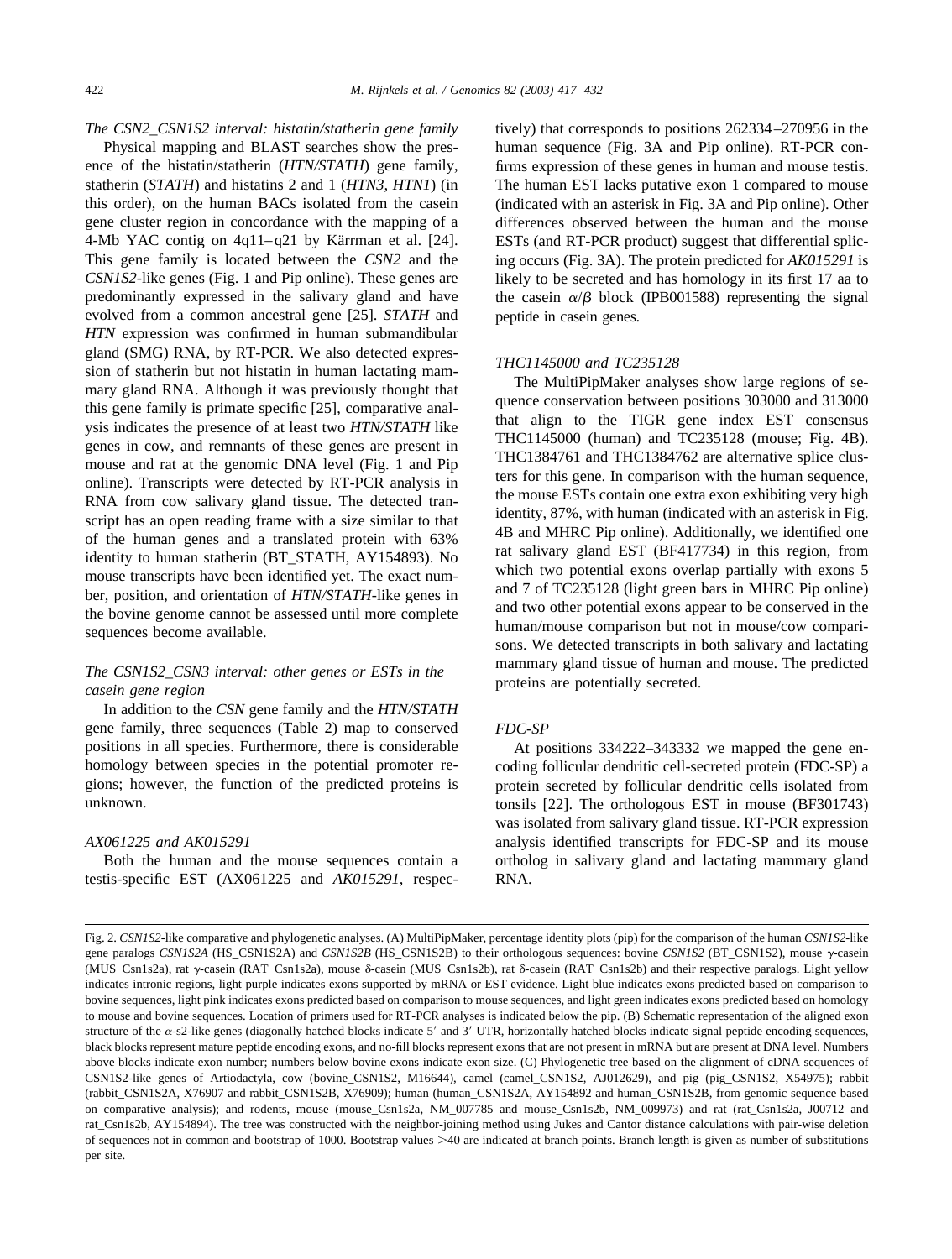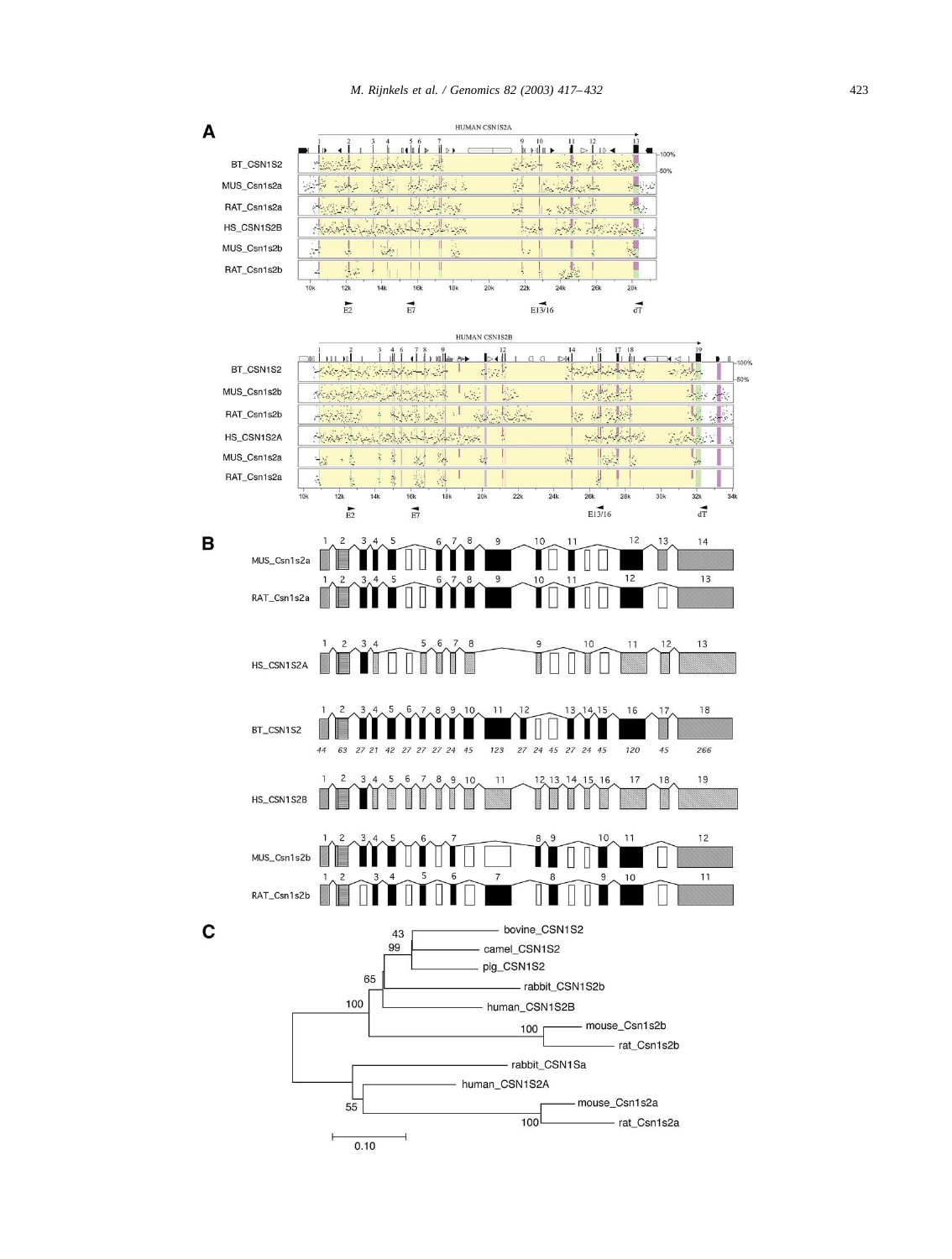<span id="page-7-0"></span>

Fig. 3. Genes identified in the *CSN1S2\_CSN3* interval. Portions of the pip containing the genes show the pattern of conservation between the human/mouse (h/m), human/rat (h/r), and human/cow (h/c) sequences. Alternative splice forms in human and/or mouse are indicated beneath the pip. (A) AX061225 (human, patent), AK015291 (mouse, testis), TC691845 (mouse TIGR gene index, spermatid). (B) THC1145000 (human TIGR gene index), splits into alternative splice forms THC1384761 and THC 1384762; TC235128 (mouse TIGR gene index). (C) FDC-SP. Light yellow indicates intronic regions; light purple indicates exons supported by cDNA or EST evidence; light red indicates regions outside of transcriptional units that are conserved in human, mouse, and bovine. Asterisk indicates exon sequence present in mouse EST or TIGR gene index sequence but not in human EST.

# *Identification of noncoding evolutionarily conserved regions (N-ECRs)*

One of the goals of this study is to identify N-ECRs that serve as indicators of potential regulatory regions [\[3,16\]](#page-14-0). Comparisons between human and cow show the most similarity, whereas the mouse/cow comparison appears to be the most stringent (similarity  $M/C < H/M < H/C$ , see [Table](#page-3-0) [1\)](#page-3-0). We identified 28 regions outside of transcriptional units (genes) that were conserved in all three comparisons (M/C, H/M, H/C) [\(Table 3](#page-9-0)). All regions present in comparisons with mouse were also present in human/cow comparisons, but not all human/mouse or human/cow regions were present in mouse/cow comparisons. Of the 28 regions conserved in all three species, 11 are located immediately 5' or 3' of genes and often overlap the 5'- or 3'-terminal exon, 5 overlap ESTs or genes not present/identified in mouse (AA865052 unspliced EST, *HTN* and *STATH*, not further

Fig. 4. β-Casein enhancer (BCE) and conserved region (M6) analysis. (A) Pip comparing the mouse *Csn2\_Csn1s1* gene and 5' flanking region to human, rat, and cow CSN2 sequences. The BCE and proximal promoter are marked by colored bars representing the different transcription factor binding sites identified, C/EBP, dark cyan; STAT5, light pink; NF1, ETS, or YY1, light yellow; GR, dark red; and TATA, dark blue. See also B and C. (B) Close-up of BCE region in pip with human sequence as reference. The different transcription factor binding sites are indicated by colored bars (see A). Full-length light red bars indicate sequence with  $>70\%$  homology over  $>100$  bp (100\_70), half-length light red bars indicate sequences with  $>58\%$  homology over  $>100$ bp (100\_58). (C) Nucleotide-level alignment view of BCE region generated by MultiPipMaker. Transcription factor binding sites previously identified are indicated, see also A. (D and E) DNase I hypersensitive site analysis of M6 region in the mouse and cow *Csn2\_Csn1s1* intergenic region. Nuclei from lactating mammary gland tissue of mouse (D) and cow (E) were analyzed with increasing amounts of DNase I (mouse, lanes 1–9, lanes 10 and 11 same DNase I-treated DNA as lane 1; cow, lanes 1–6). Lane C, control non-DNase-I-treated DNA. Genomic DNA was digested with *Nhe*I/*Bam*HI (mouse) or *Nhe*I (cow). Southern blot analysis was performed with radionucleotide-labeled probes as indicated in A (mouse) and E (cow). Sizes and locations of DNase I-sensitive fragments are indicated with arrows.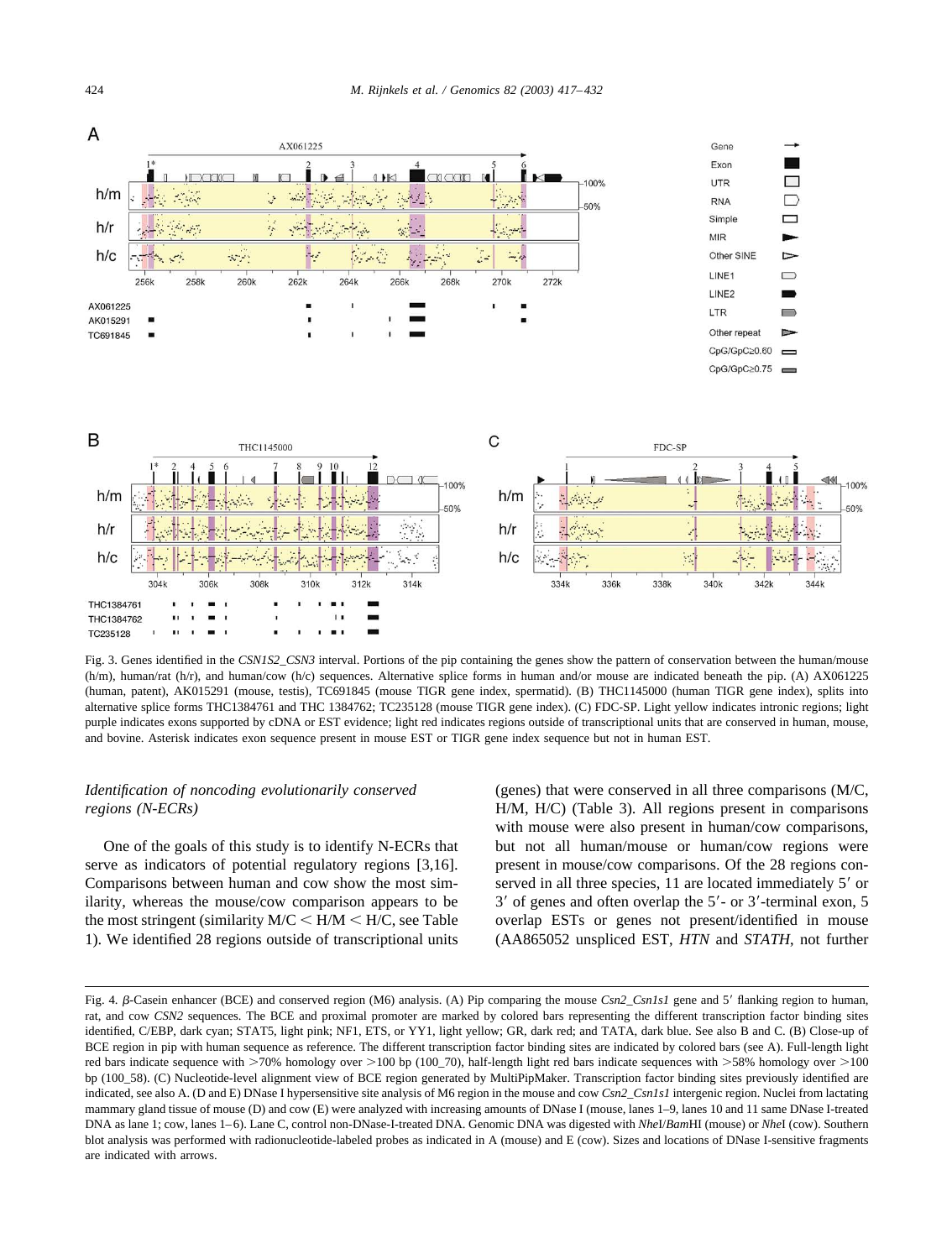



|   | LINE1             | $\rightarrow$                    |
|---|-------------------|----------------------------------|
|   | LINE <sub>2</sub> |                                  |
|   | <b>LTR</b>        |                                  |
| П | Other repeat      |                                  |
|   |                   |                                  |
|   | CpG/GpC≥0.75      | $\overline{\phantom{a}}$         |
|   |                   | $CpG/GpC20.60$ $\longrightarrow$ |

**DNasel**  $\mathsf{C}$  $\overline{3}$  $\overline{2}$ 4 5 6  $\mathbf{1}$  $-8kb$ 6 5  $-2.8$  $\overline{2}$ 

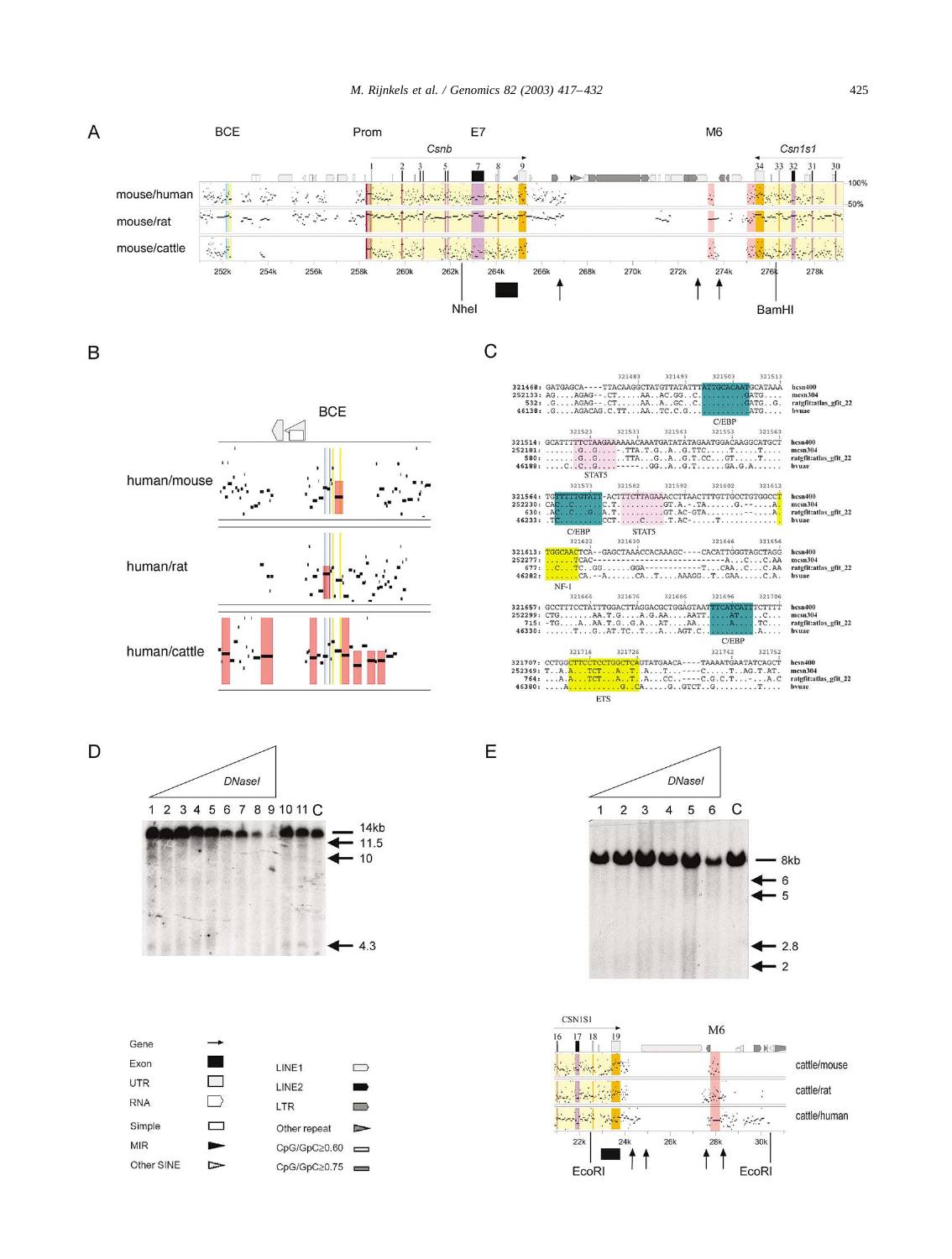<span id="page-9-0"></span>

|--|--|

| $\rm ECR^a$    |                         | Mouse/cow          | Human/mouse          | Human/cow                            |
|----------------|-------------------------|--------------------|----------------------|--------------------------------------|
|                |                         | Size $(\%$ ID)     | Size $(\%$ ID)       | Size (% ID)                          |
| M1A            |                         | $118(58)^{b}$      | $115(68)^{b}$        | $235(72)^{b}$                        |
| <b>M1ext</b>   |                         | 450 (64)           | 450 (70)             | 487 (74)                             |
| M2             |                         | 194(62)            | 193(69)              | 210(73)                              |
| M3A            |                         | 483 (65)           | 502(65)              | 571 (72)                             |
| M3B            |                         | 353(59)            | 171 (64)             | $123(67)^{\circ}$ 143 $(73)^{\circ}$ |
| M3C            |                         | 47 $(72)^{b}$      | 47 $(72)^{b}$        | $25(68)$ <sup>b</sup>                |
| $\mathbf{M}4$  | $CSN1-5'$ <sup>d</sup>  | 529 (69)           | 489 (69)             | 500 (79)                             |
|                |                         | 169(75)            | 176 (74)             | 162(86)                              |
| M <sub>5</sub> | $CSN1-3'$ <sup>e</sup>  | 323 (67)           | 373 (70)             | 355 (78)                             |
| M6             | MII $a/b3'$             | 259(61)            | 256(63)              | 315(71)                              |
| M <sub>7</sub> | $CSN2-3'$               | NA                 | NA                   | NA                                   |
| M8             | $CSN2-5'$               | 212(74)            | 233 (76)             | 306(75)                              |
|                |                         | $123(74)^{b}$      | $157(76)^{b}$        | $123(80)$ <sup>b</sup>               |
| M <sub>9</sub> | <b>BCE</b>              | 444 (66)           | 490 (66)             | 500 (73)                             |
| M10            | $STATH+5$               | NA                 | NA                   | NA                                   |
| M11            | <b>STATH</b>            | NA                 | NA                   | NA                                   |
| M12            | HTN3                    | $\rm NA$           | $\rm NA$             | NA                                   |
| M13            | HTN3                    | NA                 | NA                   | NA                                   |
| M14            |                         | 297 (66)           | 371 (65)             | 306 (80)                             |
| M15            |                         | $182(69)$ 281 (64) | $187(67)$ 281 $(67)$ | 582 (74)                             |
| M16            | Mouse/rat/human Csn1s2b |                    | 183 $(64)^a$         |                                      |
| M17            | CSN1S2B/Csn1s2b         | 245 (71)           | 255(70)              | 254(75)                              |
| M18            | $AX/AK-5'$              | 245 (62)           | 201(62)              | 216 (77)                             |
| M19            |                         | 755 (66)           | 763 (67)             | 859 (76)                             |
| M20A           |                         | 195 (68)           | 114 (69)             | 258 (79)                             |
| M20ext         |                         | 520 (66)           | 418 (68)             | 464 (78)                             |
| <b>M21</b>     |                         | 696 (68)           | 678 (69)             | 764 (77)                             |
| M22            |                         | 152(70)            | 157(73)              | 153(77)                              |
| M23            | THC-5'                  | 213 (80)           | 224(83)              | 222(87)                              |
|                |                         | $145(83)^{b}$      | $116(86)^{b}$        | $108(94)^{b}$                        |
| M24            | EST AA                  | NA                 | NA                   | NA                                   |
| M25            |                         | 293(61)            | 301 (68)             | 348 (70)                             |
| M26            | FDC-SP-5'               | 231 (66)           | 238 (71)             | 252 (78)                             |
| M27            | PDC-SP-3'               | 248 (68)           | 257(65)              | 300 (77)                             |
| M28            | $CSN3-5'$               | 107(72)            | 101(84)              | 102(75)                              |
| M29            | CSN3-3'                 | 204(67)            | 208 (71)             | 211 (77)                             |
|                |                         |                    |                      |                                      |

*Note.* NA, not analyzed; bold indicates ECR located in intergenic regions, not immediately flanking genes.

<sup>a</sup> Indicated as light red bars in pip-plot (see supplemental data).

**b** Ungapped alignment.

 $c$ , alignment gap  $>$ 25 bp.

 $d - 5'$ , sequence immediately  $5'$  of gene.

e -3', sequence immediately 3' of gene.

analyzed), and 12 are in noncoding distal regions (bold in Table 3).

# *BCE (M9)*

One of the conserved regions coincides with a  $\beta$ -casein enhancer (BCE), previously identified in the distal promoter region of the human and cow  $\beta$ -casein gene (*CSN2*) [\[11,12\]](#page-14-0). In human, this BCE is located 4.5 kb upstream of the gene and in cow, 1.6 kb. The homologous region in mouse is located 6.5 kb upstream of *Csn2* [\(Fig. 4A\)](#page-7-0) and roughly at  $-3.5$  kb in rat. This region was, therefore, used as a paradigm for the identification of potential regulatory regions. Previous analyses have used the criteria of  $>100$  bp and 70% homology of ungapped sequence alignment to identify potential regulatory regions from comparative analyses

(100\_70) [\[3\]](#page-14-0). In the casein gene region, only the proximal promoters show conservation that is ungapped and around 75% (see Table 3). When we applied the 100\_70 or a 100\_58 ( $>$ 100 bp and  $>$ 58%) rule several N-ECRs were identified (only three in human/mouse with 100\_70). Some of these overlapped between H/M and H/C comparisons. In the BCE region several 100\_70 and 100\_58 ECRs were identified. However, upon closer inspection they barely overlapped between human and mouse and flanked the previously described BCE sequence in cow [\(Fig. 4B](#page-7-0)). Potential *trans*-acting factor binding sites identified in the human and cow BCE show conservation of all these sites, although different levels of identity and numbers of gaps were present ([Fig. 4C\)](#page-7-0).

We applied the tool "strong-hits" (from the PipTools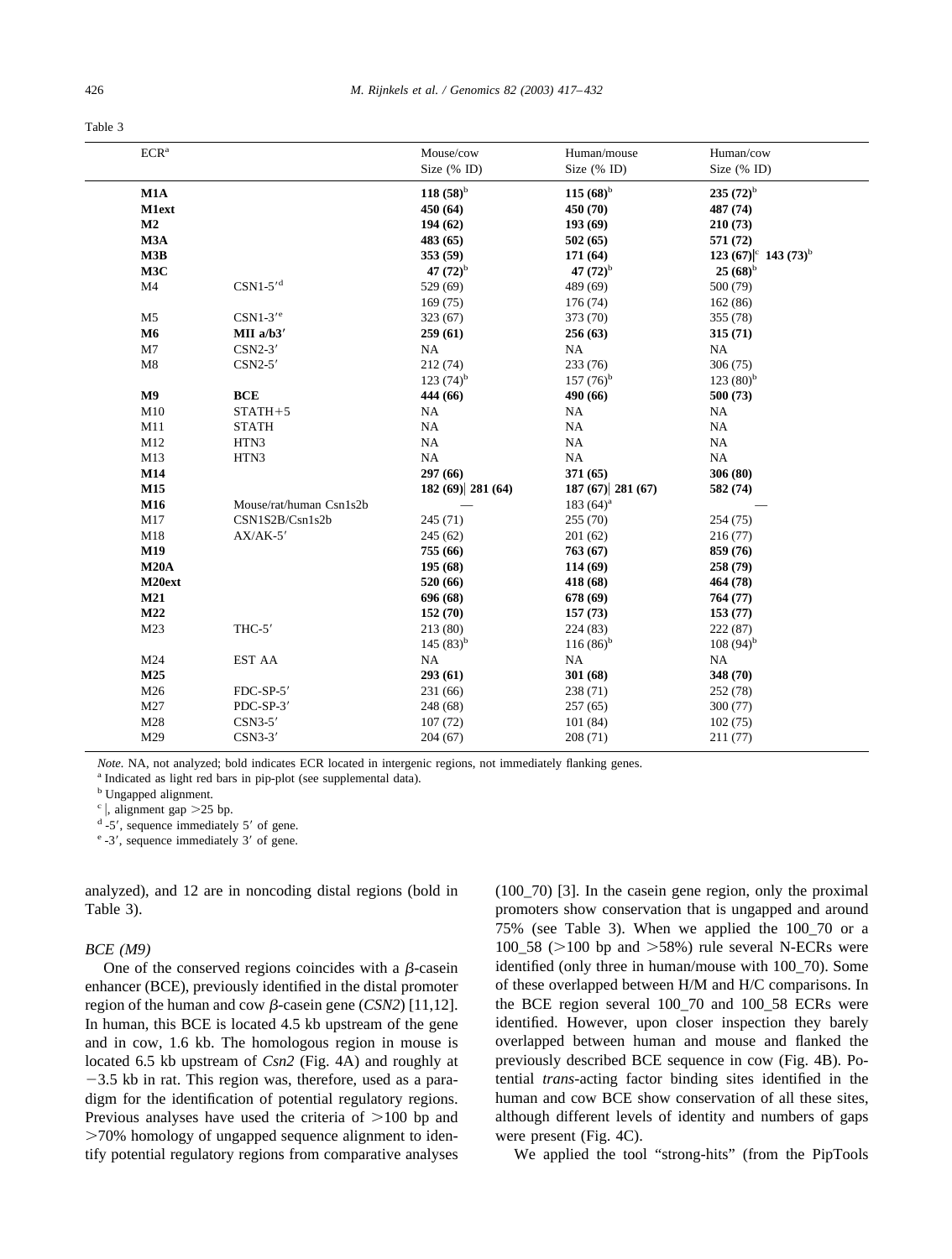|                         | Hum. CSN<br>$400$ kb | 1.4 MB<br>$4q13^a$ | Hum genome<br>draft <sup>b</sup> | Mus CSN<br>$204$ kb | Mus genome<br>draft <sup>b</sup> | Bov. CSN <sup>c</sup><br>396 kb |
|-------------------------|----------------------|--------------------|----------------------------------|---------------------|----------------------------------|---------------------------------|
| <b>SINE</b>             | 5.77                 | 12.14              | 13.64                            | 3.71                | 8.22                             | 8.07                            |
| <b>LINE</b>             | 25.78                | 24.87              | 20.99                            | 22.37               | 19.20                            | 29.10                           |
| <b>LTR</b>              | 4.71                 | 8.03               | 8.55                             | 4.04                | 9.87                             | 2.57                            |
| DNA elements            | 2.91                 | 2.96               | 3.03                             | 0.28                | 0.88                             | 0.91                            |
| Unclassified            | 0.38                 |                    | 0.15                             | 0.95                | 0.38                             | $\overline{0}$                  |
| Total int. <sup>d</sup> | 39.56                | 48.23              | 46.36                            | 31.35               | 38.55                            | 40.65                           |
| Rest <sup>e</sup>       | 1.84                 | 1.41               | 1.25                             | 4.19                | 2.63                             | 1.56                            |
| Total                   | 41.40                | 49.64              | 47.61                            | 35.53               | 42.18                            | 42.22                           |
| GC.                     | 34.35                | 37.00              | 41                               | 36.47               | 42                               | 37.42                           |

<sup>a</sup> NT\_006281.

 $<sup>b</sup>$  From [\[26,30](#page-14-0)].</sup>

 $\text{c}$  Contigs including  $\simeq$  20 kb overlap.

<sup>d</sup> Interspersed repeats.

<sup>e</sup> Small RNA, satellites, simple repeats, low complexity.

package; Elnitski et al., 2002; available at [http://bio.cse.psu.](http://bio.cse.psu.edu/) [edu/\)](http://bio.cse.psu.edu/) to calculate the overall conservation of the N-ECRs using different parameters per comparison, which depended on the BLASTZ output for a particular region [\(Table 3](#page-9-0)). The concise files were edited by hand to generate regions of comparable size (human/cow tended to generate very large ECRs with the more relaxed parameters). The results in [Table 3](#page-9-0) show that the conservation in these ECRs is similar between human/mouse and mouse/cow,  $>60\%$ , but almost always  $\leq 70\%$ , and not different from the average similarity for these species. Human/cow ECRs are all  $>70\%$ , reflecting an overall sequence similarity in this region of 73%. The BCE was identified as a 444- to 500-bp region with 66–73% conservation. Preliminary analysis of the histone acetylation status using ChIP assays on the BCE in lactogenic hormone (prolactin, glucocorticoid, and insulin)-stimulated mouse mammary epithelial cells indicates a hormone-dependant acetylation of H3 and H4 in the BCE, similar to the proximal promoter (M. Kallesen, personal communication.). This suggests functionality of BCE in the mouse.

### *M6.*

In earlier studies we identified a DNase I hypersensitive side (HS) in the CSN1\_CSN2 intergenic region of mouse and cow [\(Figs. 4D and 4E](#page-7-0)). In the human/cow comparison a 314-bp, 71% conserved (ungapped) ECR coincides with this HS. In mouse/human and mouse/cow an  $\sim$ 260-bp (at 61–63% identity) ECR is identified using the gapped approach (M6). The potential functionality of this ECR is under investigation.

At present we cannot definitively rule out the possibility that the N-ECRs represent unknown genes or are part of nearby transcripts. However, they do not overlap with any exon predictions, ESTs, or ORFs. Thus, they represent good candidates for regions involved in the regulation of adjacent or more distal genes. It is clear that the introduction of a third species increases the stringency of the ECR search.

# *Repeat analysis*

The repeat content in the genomic sequences was analyzed with RepeatMasker [\(http://ftp.genome.washington.](http://ftp.genome.washington.edu/RM/RepeatMasker.html) [edu/RM/RepeatMasker.html;](http://ftp.genome.washington.edu/RM/RepeatMasker.html) version 07/07/2001) (Table 4). The repeat distribution in the human sequence deviates slightly from the human genome average ([\[26\]](#page-14-0) Table 4). For instance, the human *CSN* gene region shows a diminished total interspersed repeat content, a higher percentage of LINE repeats, and a significantly lower SINE content compared to the human genome draft [\[26\]](#page-14-0). Human chromosome 4 (HSA4) is one of several chromosomes that have an above-average LINE content (others include HSA13, 15, and 18 and the X chromosome [\[27\]](#page-14-0)). The average SINE content in the genome is comparable to that of the 4q13 region, although both are twofold higher than the *CSN* region. The LTR content is also lower in the human *CSN* region compared to the 4q13 region and the genome average.

The low SINE content in the *CSN* region correlates with a GC content that is lower than the genome average, 34.5% vs 41%, respectively. The GC content in the larger 4q13 region (37%) is close to the chromosome 4 average of 38% [\[28\]](#page-14-0). A low  $G + C$  has been correlated to low SINE/high LINE content and low gene content [\[29\]](#page-15-0). However, this latter relationship is not observed in the *CSN* region, because as we report above, there are at least 11 genes in a 320-kb (400 kb, including 40 kb flanking on each side) region, or roughly 1 gene/29 kb (1/36) while the HSA4 average is 0.23 genes/29 kb (or 1 gene every 125 kb) [\[26\]](#page-14-0).

The repeat and GC content in the mouse *Csn* gene cluster is very similar to that in the human region and the deviations from the genome average mimic those observed for the human *CSN* region (Table 4 [\[30\]\)](#page-15-0). A lower overall repeat content in the mouse correlates with a more compact size of this region compared to human (260 vs 320 kb, respectively). In addition the region of the mouse casein gene cluster has fewer genes [\[8\].](#page-14-0) The shorter length combined with fewer genes results in an average gene density (1/33 kb) that is comparable to the orthologous human sequence. The GC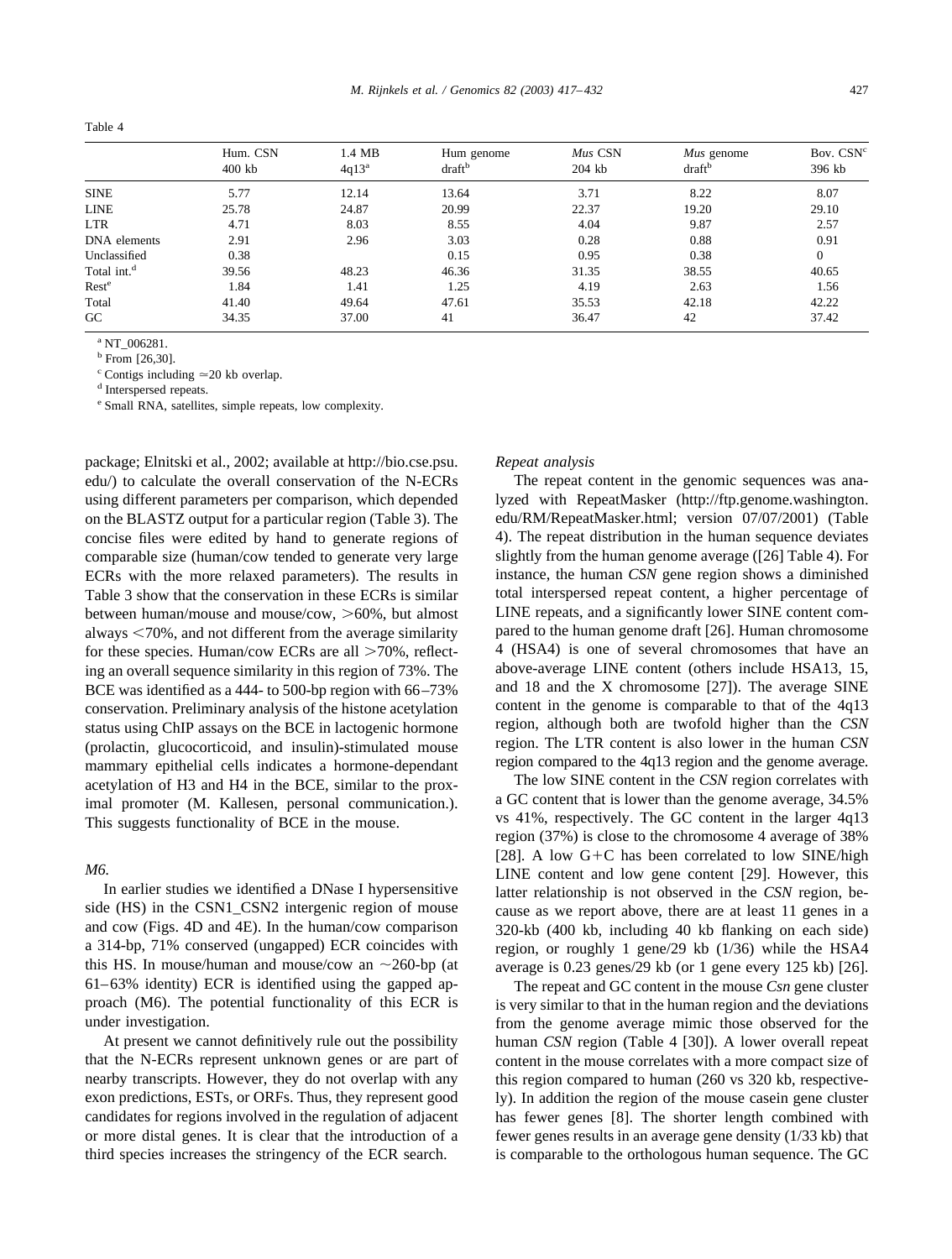content of 36.4% is much lower than the 42% genome average reported [\[30\]](#page-15-0).

The bovine casein gene cluster region has a gene density that is similar to the human and mouse regions, 1/32 kb. The SINE-to-LINE ratio is similar in the cow sequence even though the SINE and LINE content is somewhat higher than in human and mouse. This could reflect a difference in the content of the repeats in ruminants. The GC content is 37.47%.

# **Discussion**

Comparative sequence analysis is a very powerful tool to identify genes, either totally unknown or by homology to known genes in a different species, as demonstrated here for the  $\alpha$ -s2-like genes and histatin/statherin genes. Gene prediction tools are not very efficient in predicting genes with small exons. Therefore comparative analysis and multiple sequence alignments can be used to identify such genes in different species. The assembly of genome sequencing efforts can also be facilitated by multispecies comparisons [\[31\]](#page-15-0), although repetitive elements and paralogs can complicate these analyses.

Most genes identified in the casein gene cluster region are expressed in the mammary and/or salivary gland and possibly other secretory epithelial tissues. We observed low levels of statherin expression in human and bovine lactating mammary glands, in addition to its expression in SMG. Furthermore, we detected  $\alpha$ -s2-like casein expression in bovine and human salivary and lactating mammary glands. In fact, the  $\alpha$ -s2-like casein genes and the *HTN/STATH* gene family share similarity in gene structure and function. For instance, the *HTN/STATH* proteins have a signal peptide with similarity to the casein signal peptides that is identifiable via a BLOCKs analysis. At the gene level the bovine and human  $\alpha$ -s2-like genes exhibit homology with exon 2 of the *HTN1/3* and *STATH* genes, which encode the signal peptide, as identified in MultiPipMaker alignments, and both gene families have similarly sized small exons. The *HTN/STATH* genes encode proteins that have antimicrobial properties and play a role in calcium homeostasis in saliva. Several naturally occurring peptides derived from caseins have antimicrobial and opioid properties [\[4\]](#page-14-0) and caseins are the major regulators of calcium homeostasis in milk. In addition, the protein kinases that phosphorylate *STATH* and *HTN* share similarities to the casein kinases in the mammary gland that phosphorylate caseins *in vivo* [\[32\]](#page-15-0). These observations coupled with the physical linkage and conservation suggest a common ancestry for the two gene families. However, their high rate of divergence precludes detection of more direct evidence for such a relationship. The predicted proteins, encoded by the neighboring genes FDC-SP and AX061225/AK015291, contain some homology to casein signal peptides and are potentially secreted. FDC-SP expression was identified in follicular dendritic cells in tonsil,

trachea, lymph node, and prostate and at low levels in thyroid, stomach, and colon. Mammary and salivary gland tissues were not analyzed in the study by Marshall et al. [\[22\]](#page-14-0) but we have identified transcripts for both the human and the mouse gene in these tissues. FDC-SP binds B cells and might play a role in the immune response in epithelial tissues.

Another gene family that encodes secretory proteins expressed in the salivary and lachrymal gland is located in the distal region  $3'$  of the  $\kappa$ -casein gene (about  $50-100$  kb). In humans these are proline-rich protein (*PB/Prol3*), prolinerich-like protein (*PBI/Prol5*), and basic proline-rich protein (*BPLP/Prol1*). In mouse and rat they are designated *msg1/ smr1* (and *msg3/smr3*) and *msg2/smr2*. This whole chromosomal region lacks any detectable similarity in comparison to nonmammalian vertebrate sequences. This could be due to the high rate of divergence and/or because these genes have evolved functions that are required only in mammals. The genes in this region have roles in host defense, nutrition, and calcium homeostasis. These findings pose interesting questions regarding the evolution of this gene region and the role of the genes in it in secretory epithelial tissues.

It has been suggested that the genome can be divided into domains in accordance with the regulated expression of groups of adjacent genes. There are many examples of evolutionarily and functionally related gene clusters in mammals [\[33–38\].](#page-15-0) In *Saccharomyces cerevisiae* pairs or triplets of adjacent genes display similar expression patterns that also correlate to function and often share distal regulatory elements [\[39\]](#page-15-0). The globin gene clusters and HOX genes are examples of evolutionarily and functionally related gene clusters with shared control elements in higher eukaryotes. In human the clustering of highly expressed genes has been observed, which was shown to be the consequence to a large extent of the clustering of "housekeeping" genes [\[40,41\]](#page-15-0). However, clustering of genes with specific functions (tissue-specific) was not ruled out. Expression profiling in *Drosophila* identified groups of adjacent and coregulated genes, but no obvious functional relation was found or correlation to chromosomal banding pattern or structure [\[42\]](#page-15-0). Spellman and Rubin [\[42\]](#page-15-0) suggest that the similarity in regulation is conferred at the level of chromatin structure based on two observations: first, that the gene regions are large, 200 kb, encompassing on average 15 genes; second, that one or two genes within a group frequently show differential expression. Here we describe the clustering of groups of genes that share evolutionary and/or functional relations as well as spatial expression patterns. *CSN* genes are highly expressed in lactating mammary gland epithelium, while *STATH* and *HTN1*and *HTN3* are highly expressed in salivary gland. However, low levels of each were detected in the reciprocal tissues. This could be explained by a model in which the general chromatin structure for this genomic domain, containing mammalian-specific genes, is accessible in epithelial cells while the local expression levels are regulated by (e.g.) hormonal cues in specific tissues.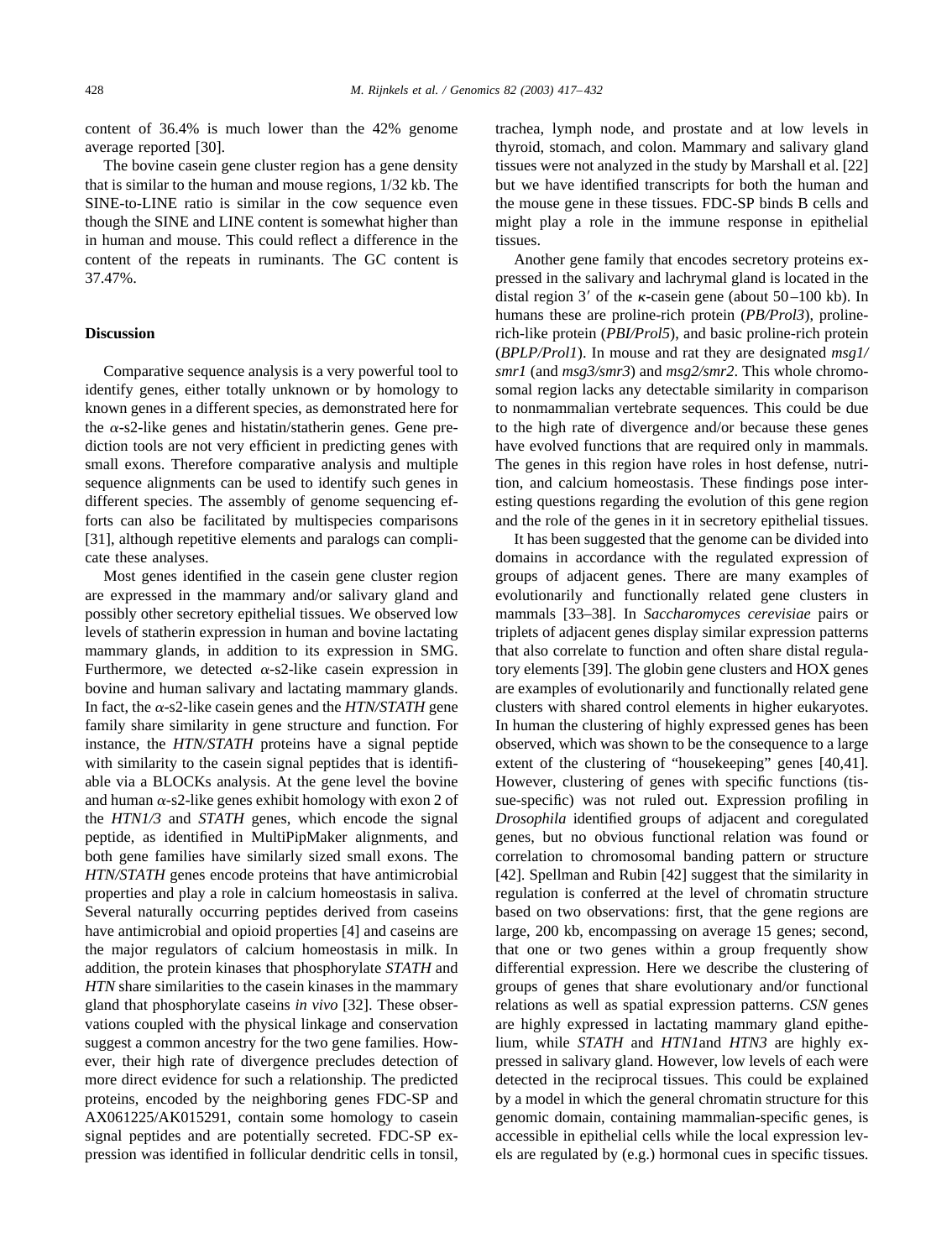The casein gene cluster region is characterized by a low GC content (34%) and the low SINE and higher LINE content that has been correlated with GC-poor genome regions. This corresponds to the observation that HSA4 is, in general, GC poor and that 4q13 has been reported to be among the GC-poorest regions in the genome  $(< 37\%$  GC) [\[43\]](#page-15-0). However, with a gene density of 1/36 kb the gene content in this region does not correlate with what is usually observed in GC-poor regions (1/50–150 kb). Although it is not as high as for GC-rich regions (1/5–15 kb) [\[29\],](#page-15-0) the casein gene cluster is almost 3.5 times more gene dense than the HSA4 average (1/36 vs 1/125) [\[26\]](#page-14-0). Compared to other regions with low GC content, HSA4q22 [\[44\]](#page-15-0), HSA13 [\[45\]](#page-15-0), and X [\[17,46\],](#page-14-0) only the 13q22 region has a GC and repeat distribution similar to that of the *CSN* region. This region is composed of a cluster of four genes in approximately 600 kb (1/150) flanked by a gene desert of 500 kb. The genes in this region are very large with vast introns, which has been described as characteristic of AT-rich regions [\[29\].](#page-15-0) The casein genes seem to represent an intermediate type, consisting of many small exons (5–19 exons, 21–500 bp) with intron sizes averaging around 1 kb and the sizes of transcriptional units (genes) varying between 7 and 20 kb. The other genes identified in this region certainly mimic many of these features. Genes in GC-poor regions are thought to predominantly represent developmentally and/or tissue-specifically expressed genes [\[29\]](#page-15-0). The gene region studied here seems to contain genes that are expressed mainly in secretory tissues and may be regulated in a developmental fashion.

We find conservation of regions immediately flanking identified genes, which often overlap with the 5' and 3' terminal exons. Such conservation could be a result of both a functional constraint on the immediate flanking regions, which is obvious for the  $5'$  flanking sequences as these orchestrate the transcription initiation, and their close proximity to the actual gene-encoding sequences, such that their conservation results from evolutionary constraints on the protein-coding sequences. Another observation made from these analyses is the disparity in location in the different species of certain conserved putative regulatory regions relative to the start site of transcription. For example, the BCE was first identified in the 5' flanking region of the bovine *CSN2* gene, 1.6 kb from the transcription start [\[12\]](#page-14-0). The homologous regions in human, mouse, and rat are 2–5 kb farther upstream. Transient transfection experiments have suggested a functional importance for the human BCE  $(-4.5 \text{ kb})$  [\[11\]](#page-14-0) and preliminary data suggest that the mouse BCE (6.5 kb upstream) also exhibits changes in its chromatin organization following exposure to lactogenic hormones (Michelle Kallesen, personal communication). These differences in spacing between upstream enhancers and more proximal regulatory elements may account for differences in the developmental timing of  $\beta$ -casein gene expression in the different mammals, although they do not appear to be critical for maintaining tissue specificity.

These studies demonstrate the power of large-scale alignment approaches for identifying potential regulatory elements. They also show how traditional linear alignments of sequences just a few kilobases upstream of a gene will limit the identification of conserved elements whose position relative to a gene is affected by various insertion/ deletion events (e.g., insertion of repeats). Similarly we have detected conserved regions about 10 and 15 kb upstream of the human *CSN1S2B* gene that are only 2.5 and 5.5 kb upstream of the bovine *CSN1S2* gene and within 2.5 kb upstream of mouse *Csn1s2b*. In this case, the difference in localization could be one of the reasons for the lack of expression of the human *CSN1S2B* gene. However, this illustrates again that alignments of limited regions flanking a gene may miss conserved elements potentially important for understanding gene regulation.

Furthermore, there is no reason to assume that all regulatory elements will manifest themselves in sequence comparisons as ungapped highly conserved regions of a certain length (thresholds used in [\[3,47\]](#page-14-0)). Regulatory elements usually contain clusters of *trans*-acting factor binding sites that individually do not contain more than 10 bp and that have varying affinities for their respective factors. Various protein–DNA and protein–protein interactions may take place and subsequent modifications to the proteins and DNA conformation result from these interactions. While spacing and clustering of these sites may be important, a certain amount of variability might not critically affect function. Moreover these binding sites are not necessarily highly conserved compared to their defined consensus binding sites, and the reduced affinity of the binding site might actually be an essential part of its function within the context of the regulatory element [\[48\].](#page-15-0) Insertions and/or deletions between the binding sites, although not abrogating function, may obscure the identification of the regulatory elements when using arbitrarily set criteria like >70% over 100 bp (as shown in the case of the BCE). Thus, different approaches are needed to identify such potential regulatory elements. A better approximation can be made from a gapped homology analysis, in combination with the crosscomparison of several relatively closely related species (H/M, H/C, M/C) as shown here and by Paulsen et al. [\[16\]](#page-14-0). This multispecies approach may be combined with a scoring of the alignments based on length and identity as described by Flint et al. [\[49\].](#page-15-0) The identification of regulatory elements could be aided by combining this type of homology search with a search for clustered binding sites of factors known to be involved in the regulation of the region under investigation; rVista [\[50\]](#page-15-0) and TraFaC [\[51\]](#page-15-0) are based on similar approaches. However, once again low-affinity binding sites might be hard to identify in such an approach, even combined with identification of conserved regions. A more objective pattern search in combination with analysis of conserved regions could enable the identification of new binding sites/regulatory elements. One should also keep in mind that some factors involved in chromatin remodeling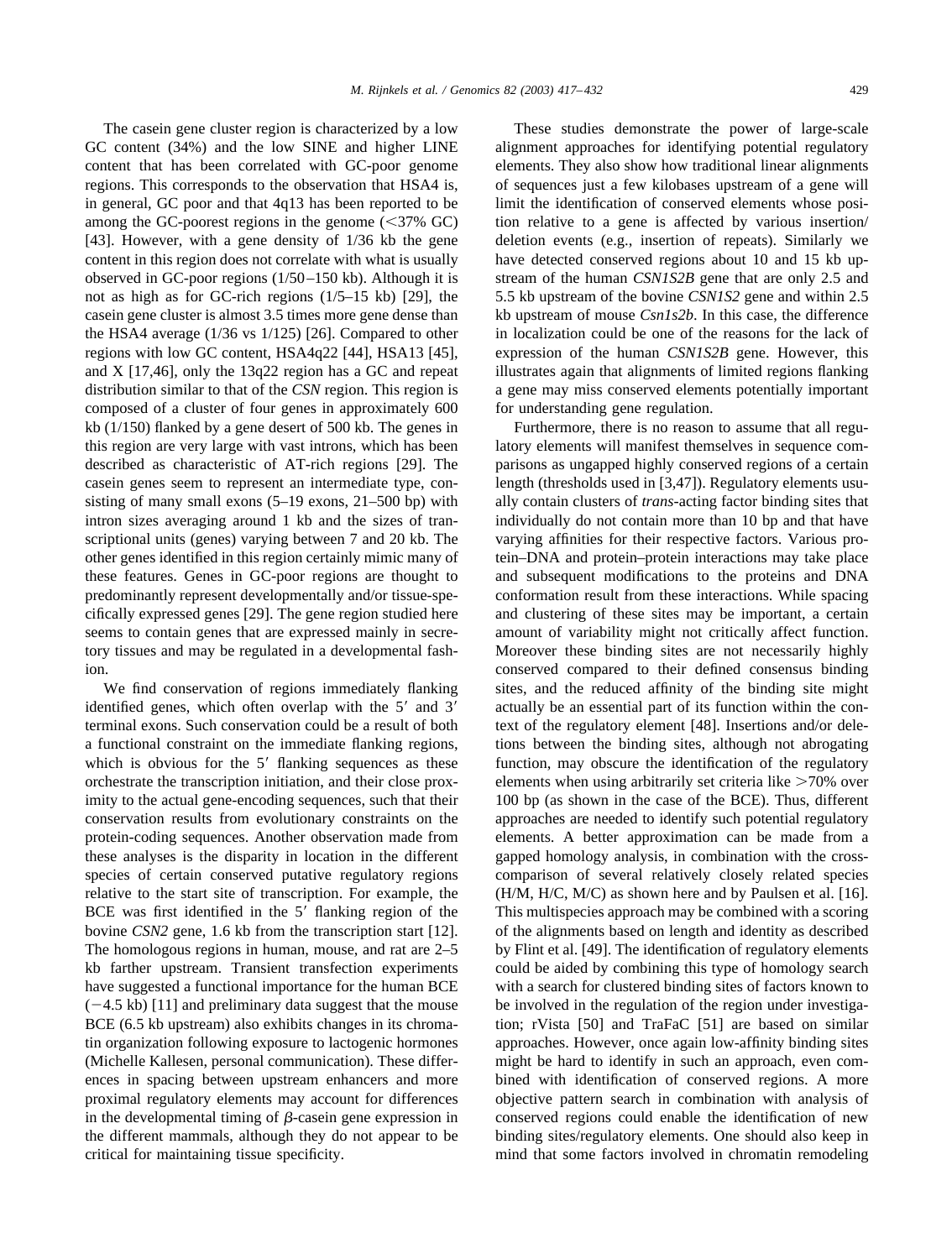have fairly nonspecific binding sites, and we do not have a clear definition for such elements as matrix-attachment sites, boundary elements, and origins of replication that may contribute to the regulation of genes and genomic domains. Nevertheless, this is an era of exciting possibilities to elucidate the complexity of the interface of sequence composition, gene regulation, and evolution by the comparative analysis of DNA sequences from different species.

# **Materials and methods**

### *BAC isolation and characterization*

To isolate BAC clones containing the casein gene cluster or parts of it the following BAC libraries were screened: RPCI-11 human male BAC library, RPCI-23 mouse female C57BL/6J BAC library, and RPCI-42 bovine male BAC library. The following probes were used to isolate and characterize BACs: for human, human  $\beta$ -casein exon 7 probe [\[6\],](#page-14-0) human  $\kappa$ -casein exon 4 [6], bovine  $\alpha$ -s2-casein cDNA [\[52\]](#page-15-0), human  $\alpha$ -casein cDNA [\[6\],](#page-14-0) histatin, and statherin [\[53\]](#page-15-0); for mouse, mouse  $\alpha$ -casein cDNA,  $\beta$ ,  $\delta$ ,  $\gamma$ , and  $\kappa$  [\[5\];](#page-14-0) for bovine,  $\alpha$ -s1,  $\beta$ -casein cDNA,  $\alpha$ -s2,  $\kappa$  [\[52\].](#page-15-0)

Libraries were screened by colony hybridization and isolated BAC clones were mapped using pulsed-field gel electrophoresis and Southern blot analysis and compared to previously established maps for the casein gene cluster  $[5-7]$ .

BACs with minimal overlap were selected and sequenced by the Baylor College of Medicine Human Genome Center. Two mouse BACs were sequenced to completion (RP23-440C1, AC074046 and RP23-423C8, AC022298), two other BACs covering a larger region are still in draft sequence (RP23-457P20, AC087037 and RP23- 354F6, AC69075). Human BAC RP11-529K3 was sequenced to completion (AC063956), human BACs RP11- 16908 (AC074273) and RP11-922D2 (AC060228) are still in progress (3.6 $\times$  and 3.2 $\times$  coverage). Bovine BACs RP42-73E7 (AC134934) and RP42-254I13 (AC134173) are in draft sequence ( $\sim$ 4 $\times$  coverage).

# *Computational analysis*

For comparative sequence analysis the following sequences were used: a 400-kb region encompassing the human casein gene cluster assembled using Sequencher (version 4.1, Gene Codes Corp.) from the finished sequence of five overlapping BACs (AC106884, AC105347, AC104811, AC063956, and AC108941, a total of 692 kb, also present in NT\_030640) (this sequence was compared to previously established maps and sequences); 304 kb of mouse sequence assembled from two finished BACs (AC074046 and AC022298) containing the casein genes and extended with one contig of BAC RP23-354F6 (AC069075); contigs of draft sequence (AC134173 and

AC134934,  $\sim$ 4 $\times$  coverage) and preexisting data covering the bovine locus (CSN1\_CSN2 region M33123, X06359, and AY15495; bovine  $\alpha$ -s2, M94327); and sequence subtracted from rat megacontig NM\_042906 (1345–1600 kb) that includes contigs of BAC clones CH230-222E16  $(AC105536, 5 \times$  coverage) and CH230-73M13 (AC097835,  $5 \times$  coverage). Repeat elements and  $G+C$  content were characterized using RepeatMasker, version 07/07/2001 (A.F.A. Smit and P. Green, RepeatMasker at [http://ftp.](http://ftp.genome.washington.edu/RM/RepeatMasker.html) [genome.washington.edu/RM/RepeatMasker.html\)](http://ftp.genome.washington.edu/RM/RepeatMasker.html). The sequences were analyzed using BLAST to the nonredundant, EST, TIGR, and HTGS databases ([http://www.ncbi.nlm.](http://www.ncbi.nlm.nih.gov/BLAST/) [nih.gov/BLAST/](http://www.ncbi.nlm.nih.gov/BLAST/), [http://www.tigr.org/tdb/tgi/\)](http://www.tigr.org/tdb/tgi/) and other computational genome analysis tools to identify the presence and positions of known genes and ESTs and the potential functions of their gene products [\(http://psort.nibb.](http://www.blocks.fhcrc.org) [ac.jp, http://www.blocks.fhcrc.org\)](http://www.blocks.fhcrc.org). The majority of gene prediction tools failed in most cases to predict even the known casein genes; those predictions are not discussed here. FGENES [\(http://genomic.sanger.ac.uk/gf/gfb.html](http://genomic.sanger.ac.uk/gf/gfb.html)) predicted the positions of some of the genes and exons. *sim4* [\(http://biom3.univ-lyon1.fr/sim4.html](http://biom3.univ-lyon1.fr/sim4.html) (23)) was used to align the cDNAs and ESTs to the genomic sequences and generate exon files for PipMaker and MultiPipMaker.

PipMaker (21) and MultiPipMaker (both available at [http://bio.cse.psu.edu\)](http://bio.cse.psu.edu), World Wide Web servers that align two and three or more genomic sequences, respectively, providing both graphical and nucleotide-level views of the results, were used for comparative analysis. ClustalW [\[54\]](#page-15-0) at the multiple-alignment Web server of the UK HGMP Resource Center ([http://www.hgmp.mrc.ac.uk/Registered/](http://www.hgmp.mrc.ac.uk/Registered/Webapp/magi) [Webapp/magi\)](http://www.hgmp.mrc.ac.uk/Registered/Webapp/magi) was used to generate alignments; alignments were edited according to the conservation of exon boundaries, and further phylogenetic and molecular evolutionary analysis were performed using MEGA version 2.2 [\[55\].](#page-15-0)

### *Expression analysis*

Total RNA was isolated from mouse and bovine lactating mammary gland and salivary gland tissue using Trizol (Invitrogen, Inc.) according to the manufacturer's instructions. RNA from lactating breast tissue was recovered from human milk fat, based on the findings that significant amounts of cytoplasm from lactating cells are included with some milk fat globules at secretion [\[56\].](#page-15-0) RNA was isolated using Trizol as follows: 10 to 20 ml of fresh milk (no more than a few hours stored on ice) was centrifuged at 4000 rpm for 30 min at 4°C. The fat plug was recovered from the top of the tube and weighed. Trizol reagent was added as recommended in the manufacturer's protocol and the mixture was shaken vigorously until completely mixed. The manufacturer's protocol was further followed for isolation of RNA. Human salivary gland RNA was a kind gift from Dr. D. Dickinson (Medical College of Georgia, Augusta, GA), mouse and human testis RNA were kindly provided by Dr. A. Cooney (Baylor College of Medicine, Houston, TX).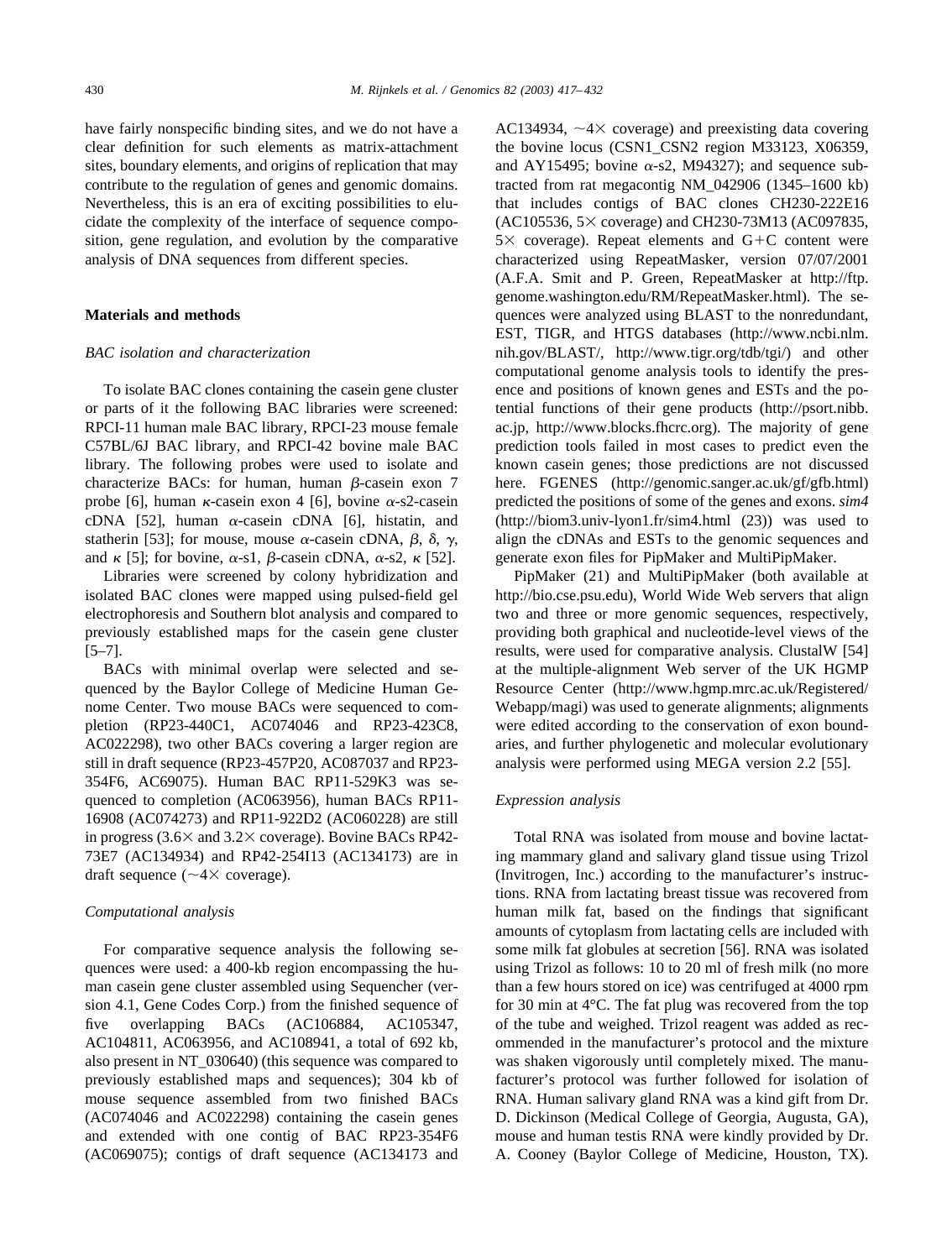<span id="page-14-0"></span>Expression analysis of genes located in the casein gene cluster was performed using RT-PCR. Primers were designed based on the alignments of cDNAs or ESTs to the genomic sequences and based on homologies in the alignments of the sequences of the three species. To verify the expression of genes for which no cDNA or EST was available or to confirm expression in unusual tissues, PCR products were cloned into the pGEM-T Easy vector (Promega) and sequenced.

#### *DNase I analysis*

DNase I-hypersensitive site analysis on lactating mammary gland tissue of mouse and cow was performed as described in Li and Rosen [\[57\].](#page-15-0) Genomic DNA was isolated from the DNase I-treated nuclei and digested with *Nhe*I and *Bam*HI (mouse) or *Nhe*I (cow). Southern blot analysis was performed with radionucleotide-labeled probes.

# **Acknowledgments**

We thank Steve Scherer (Baylor College of Medicine, Human Genome Center) for screening of the human BAC library; Wei-Wen Cai (Baylor College of Medicine, Molecular and Human Genetics) for the opportunity to screen the mouse BAC library; Mike Metzker, Kim Worley, and John Bouck (Baylor College of Medicine, Human Genome Center) for assistance during sequencing of the isolated BACs; David Needleman (UT–Houston, Health Science Center) for sequencing in early stages of this project; Suzan Schanler for technical assistance; and David Hewett-Emmett (UT–Houston) for his phylogenetic expertise. Human salivary gland RNA and HTN/STATH cDNAs were kindly provided by Douglas Dickinson (Medical College of Georgia, School of Dentistry); Anthony Capuco (USDA) provided bovine salivary gland and mammary gland tissue. Austin Cooney (Baylor College of Medicine, Molecular and Cellular Biology) provided human and mouse testis RNA. We thank Beverly and Delilah Walsh, Jacqueline and Rosalyn Elliott for human milk samples. This work was supported by USDA-CNRC-CRIS 6250-51000-039-00D.

### **References**

- [1] K. Sumiyama, et al., Genomic structure and functional control of the Dlx3-7 bigene cluster, Proc. Natl. Acad. Sci. USA 99 (2002) 780– 785.
- [2] U. DeSilva, et al., Generation and comparative analysis of approximately 3.3 Mb of mouse genomic sequence orthologous to the region of human chromosome 7q11.23 implicated in Williams syndrome, Genome Res. 12 (2002) 3–15.
- [3] G.G. Loots, et al., Identification of a coordinate regulator of interleukins 4, 13, and 5 by cross-species sequence comparisons, Science 288 (2000) 136–140.
- [4] N.P. Shah, Effects of milk-derived bioactives: An overview, Br. J. Nutr. 84 (Suppl 1) (2000) S3–10.
- [5] M. Rijnkels, D. Wheeler, H.A. de Boer, F.R. Pieper, Structure and expression of the mouse casein gene locus, Mamm. Genome 8 (1997)  $9 - 15$ .
- [6] M. Rijnkels, E. Meershoek, H.A. de Boer, F.R. Pieper, Physical map and localization of the human casein gene locus, Mamm. Genome 8 (1997) 285–286.
- [7] M. Rijnkels, P.M. Kooiman, H.A. de Boer, F.R. Pieper, Organization of the bovine casein gene locus, Mamm. Genome 8 (1997) 148–152.
- [8] J.-C. Mercier, J.-L. Vilotte, Structure and function of milk protein genes, J. Dairy Sci. 76 (1993) 3079–3098.
- [9] J.M. Rosen, C. Zahnow, A. Kazansky, B. Raught, Composite response elements mediate hormonal and developmental regulation of milk protein gene expression, Biochem. Soc. Symp. 63 (1998) 101– 113.
- [10] J.M. Rosen, S.L. Wyszomierski, D. Hadsell, Regulation of milk protein gene expression, Annu. Rev. Nutr. 19 (1999) 407–436.
- [11] P. Winklehner-Jennewein, et al., A distal enhancer region in the human  $\beta$ -casein gene mediates the response to prolactin and glucocorticoid hormones, Gene 217 (1998) 127–139.
- [12] C. Schmidhauser, et al., A novel transcriptional enhancer is involved in the prolactin- and extracellular matrix-dependent regulation of  $\beta$ -casein gene expression, Mol. Biol. Cell. 3 (1992) 699-709.
- [13] S. Pierre, et al., A distal region enhances the prolactin induced promoter activity of the rabbit  $\alpha$  s1-casein gene, Mol. Cell. Endocrinol. 87 (1992) 147–156.
- [14] A. Gerencser, et al., Comparative analysis on the structural features of the 5' flanking region of  $\kappa$ -casein genes from six different species, Genet. Sel. Evol. 34 (2002) 117–128.
- [15] M.A. Groenen, R.J. Dijkhof, J.J. van der Poel, R. van Diggelen, E. Verstege, Multiple octamer binding sites in the promoter region of the bovine  $\alpha$  s2-casein gene, Nucleic Acids Res. 20 (1992) 4311-4318.
- [16] M. Paulsen, et al., Comparative sequence analysis of the imprinted Dlk1–Gtl2 locus in three mammalian species reveals highly conserved genomic elements and refines comparison with the Igf2–H19 region, Genome Res. 11 (2001) 2085–2094.
- [17] C. Chureau, et al., Comparative sequence analysis of the X-inactivation center region in mouse, human, and bovine, Genome Res. 12 (2002) 894–908.
- [18] W. Miller, So many genomes, so little time, Nat. Biotechnol. 18 (2000) 148–149.
- [19] W.J. Murphy, et al., Resolution of the early placental mammal radiation using Bayesian phylogenetics, Science 294 (2001) 2348–2351.
- [20] M. Nei, P. Xu, G. Glazko, Estimation of divergence times from multiprotein sequences for a few mammalian species and several distantly related organisms, Proc. Natl. Acad. Sci. USA 98 (2001) 2497–2502.
- [21] S. Schwartz, et al., PipMaker—A web server for aligning two genomic DNA sequences, Genome Res. 10 (2000) 577–586.
- [22] A.J. Marshall, et al., FDC-SP, a novel secreted protein expressed by follicular dendritic cells, J. Immunol. 169 (2002) 2381–2389.
- [23] L. Florea, et al., Web-based visualization tools for bacterial genome alignments, Nucleic Acids Res. 28 (2000) 3486–3496.
- [24] C. Karrman, B. Backman, M. Dixon, G. Holmgren, K. Forsman, Mapping of the locus for autosomal dominant amelogenesis imperfecta (*AIH2*) to a 4-Mb YAC contig on chromosome 4q11–q21, Genomics 39 (1997) 164–170.
- [25] L.M. Sabatini, T. Ota, E.A. Azen, Nucleotide sequence analysis of the human salivary protein genes HIS1 and HIS2, and evolution of the STATH/HIS gene family, Mol. Biol. Evol. 10 (1993) 497–511.
- [26] E.S. Lander, et al., Initial sequencing and analysis of the human genome, Nature 409 (2001) 860–921.
- [27] A. Pavlicek, et al., Similar integration but different stability of Alus and LINEs in the human genome, Gene 276 (2001) 39–45.
- [28] A. Pavlicek, J. Paces, O. Clay, G. Bernardi, A compact view of isochores in the draft human genome sequence, FEBS Lett. 511 (2002) 165–169.